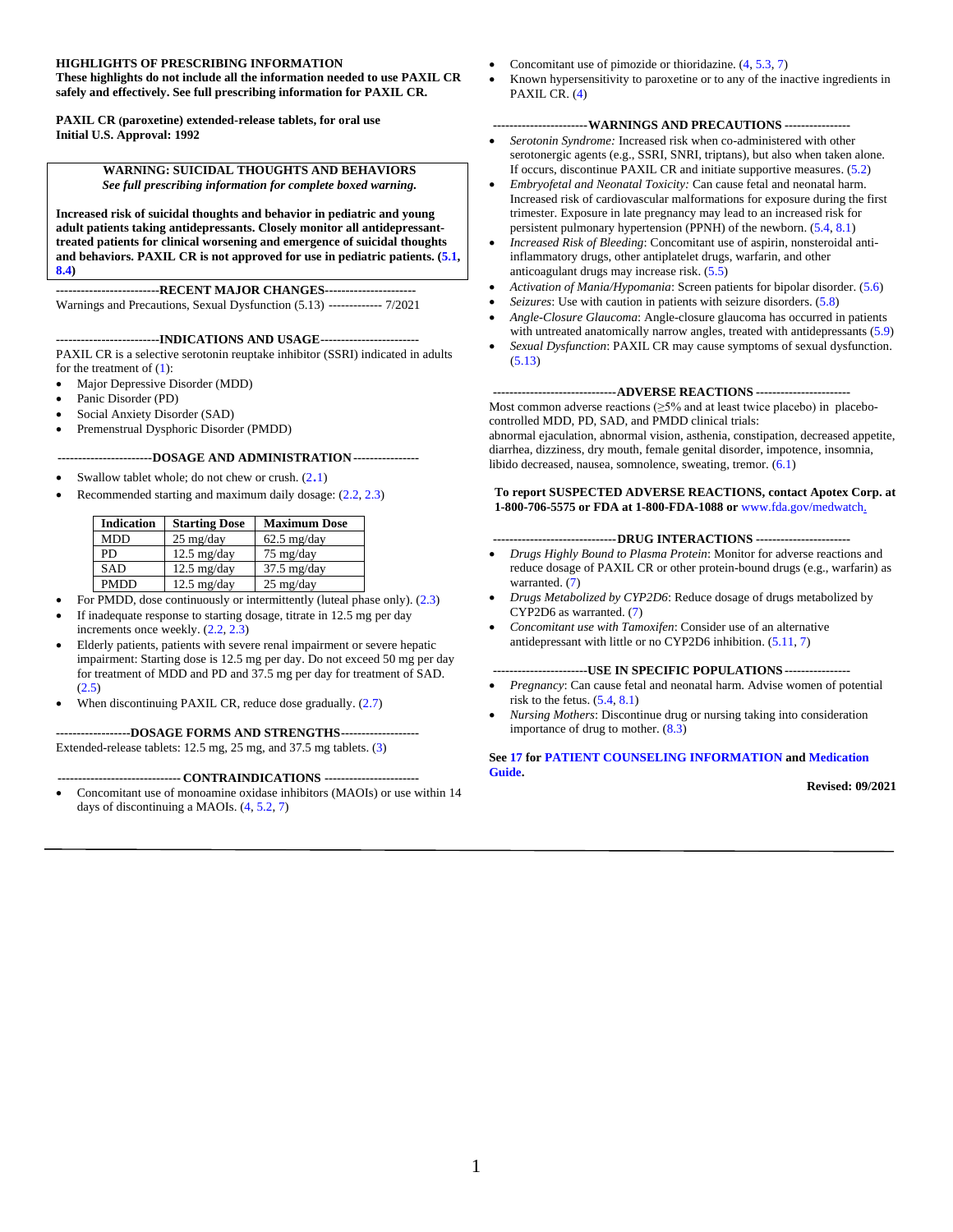#### **FULL PRESCRIBING INFORMATION: CONTENTS\* WARNING: SUICIDAL THOUGHTS AND BEHAVIORS**

#### **[1 INDICATIONS AND USAGE](#page-2-0)**

#### **[2 DOSAGE AND ADMINISTRATION](#page-2-5)**

- [2.1](#page-2-2) Important Administration Instructions
- 2.2 [Dosage in Patients with Major Depressive](#page-2-2) [Disorder, Panic Disorder, and Social Anxiety](#page-2-2) **[Disorder](#page-2-2)**
- [2.3 Dosage in Patients with Premenstrual](#page-2-3) [Dysphoric Disorder](#page-2-3)
- [2.4 Screen for Bipolar Disorder Prior to Starting PAXIL CR](#page-3-4)
- [2.5 Dosage Modifications](#page-3-0) for Elderly Patients, Patients [with Severe Renal Impairment and](#page-3-0)  [Patients with Severe Hepatic Impairment](#page-3-0)
- 2.6 Switching Patients [to or from a Monoamine Oxidase](#page-3-5)   [Inhibitor Antidepressant](#page-3-5)
- [2.7 Discontinuation of Treatment](#page-3-1) with Paxil CR
- **3 [DOSAGE FORMS AND STRENGTHS](#page-3-2)**

#### **[4 CONTRAINDICATIONS](#page-3-3)**

#### **[5 WARNINGS AND PRECAUTIONS](#page-4-2)**

- [5.1 Suicidal](#page-4-0) Thoughts and Behaviors in Adolescents and Young Adults
- [5.2 Serotonin Syndrome](#page-4-1)
- [5.3 Drug Interactions Leading to QT Prolongation](#page-5-0)
- [5.4 Embryofetal and Neonatal Toxicity](#page-5-1)
- [5.5 Increased Risk of Bleeding](#page-5-2)
- [5.6 Activation of Mania](#page-6-0) or Hypomania
- [5.7 Discontinuation S](#page-6-3)yndrome
- [5.8 Seizures](#page-6-1)
- [5.9 Angle-Closure Glaucoma](#page-6-2)
- 5.10 [Hyponatremia](#page-6-4)
- [5.11 Reduction of Efficacy of Tamoxifen](#page-7-1)

5.12 [Bone Fracture](#page-7-2)

[5.13 Sexual Dysfunction](#page-7-0)

#### **6 ADVERSE REACTIONS**

- 6.1 [Clinical Trials Experience](#page-8-0)
- 6.2 [Postmarketing Experience](#page-13-1)
- **7 [DRUG INTERACTIONS](#page-13-2)**
- [7.1 Clinically Significant Drug Interactions](#page-13-3) with PAXIL CR
- **[8 USE IN SPECIFIC POPULATIONS](#page-15-1)**
- 8.1 [Pregnancy](#page-15-0)<br>8.3 Nursing M
- 8.3 [Nursing Mothers](#page-17-1)<br>8.4 Pediatric Use
- 
- 8.4 [Pediatric Use](#page-17-0)<br>8.5 Geriatric Use 8.5 [Geriatric Use](#page-17-2)<br>8.6 Renal and/or
- 8.6 [Renal and/or Hepatic Impairment](#page-17-3)
- **[10 OVERDOSAGE](#page-18-0)**

#### **[11 DESCRIPTION](#page-18-1)**

#### **[12 CLINICAL PHARMACOLOGY](#page-19-0)**

- [12.1 Mechanism of Action](#page-19-1)
- [12.2 Pharmacodynamics](#page-19-2)
- [12.3 Pharmacokinetics](#page-19-3)

#### **[13 NONCLINICAL TOXICOLOGY](#page-22-0)**

 [13.1 Carcinogenesis, Mutagenesis, Impairment of](#page-22-1)   [Fertility](#page-22-1)

#### **[14 CLINICAL STUDIES](#page-23-0)**

- 14.1 [Major Depressive Disorder](#page-23-1)
- [14.2 Panic Disorder](#page-24-0)
- [14.3 Social Anxiety Disorder](#page-24-1)
- [14.4 Premenstrual Dysphoric Disorder](#page-25-1)
- **[16 HOW SUPPLIED/STORAGE AND HANDLING](#page-25-2)**
- **[17 PATIENT COUNSELING INFORMATION](#page-25-0)**

\* Sections or subsections omitted from the full prescribing information are not listed.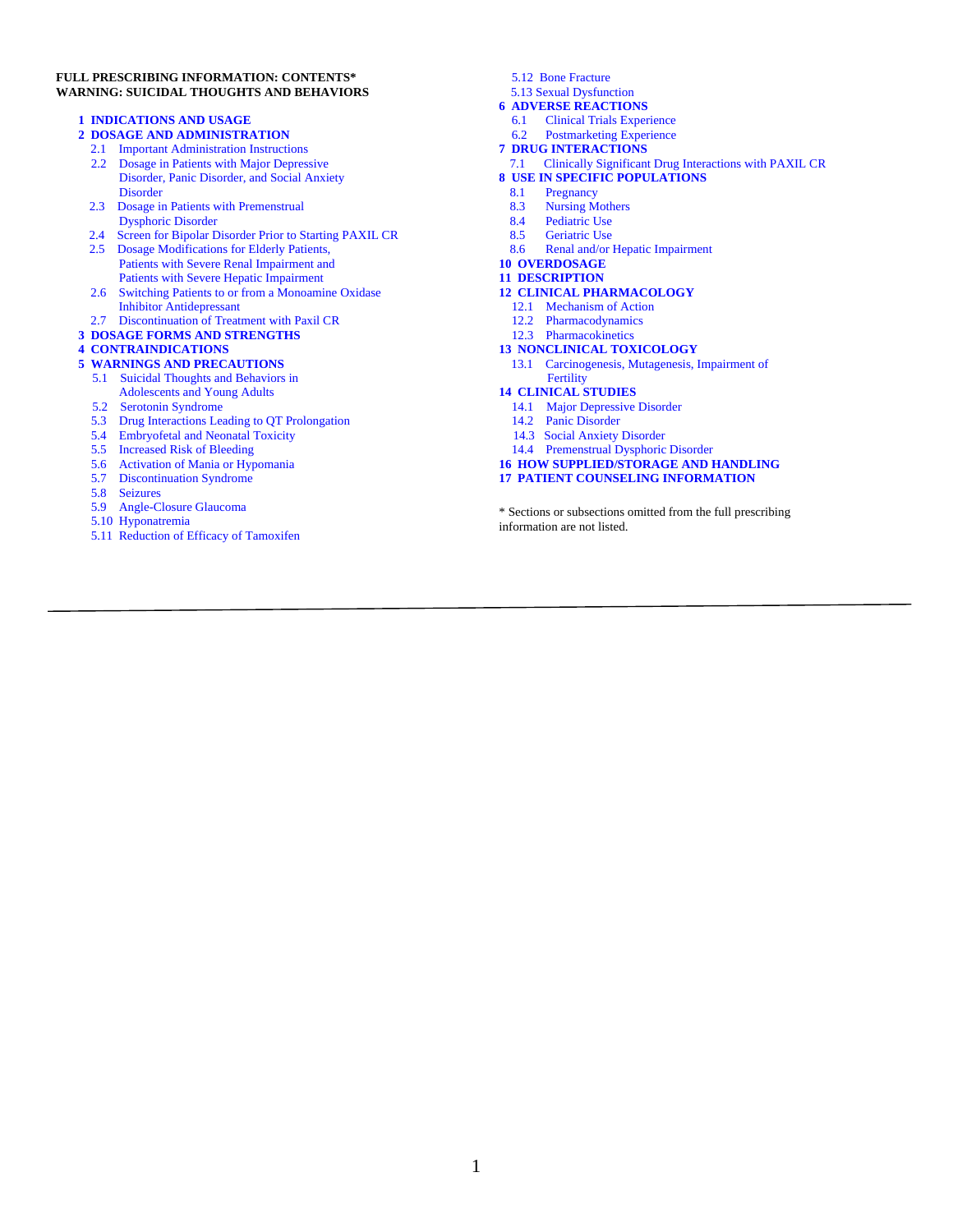# **FULL PRESCRIBING INFORMATION**

# **WARNING: SUICIDAL THOUGHTS AND BEHAVIORS**

**Antidepressants increased the risk of suicidal thoughts and behaviors in pediatric and young adult patients in short-term studies. Closely monitor all antidepressant-treated patients for clinical worsening, and for emergence of suicidal thoughts and behaviors** *[see Warnings and Precautions [\(5.1\)](#page-4-0)]***. PAXIL CR is not approved for use in pediatric patients**  *[see Use in Specific Populations [\(8.4\)](#page-17-0)]***.**

# <span id="page-2-0"></span>**1 INDICATIONS AND USAGE**

PAXIL CR is indicated in adults for the treatment of:

- Major depressive disorder (MDD)
- Panic disorder (PD)
- Social anxiety disorder (SAD)
- Premenstrual dysphoric disorder (PMDD)

# <span id="page-2-5"></span>**2 DOSAGE AND ADMINISTRATION**

# <span id="page-2-1"></span>**2.1 Important Administration Instructions**

Administer PAXIL CR as a single daily dose in the morning, with or without food. Swallow tablets whole and do not chew or crush.

## <span id="page-2-4"></span>**2.2 Dosage in Patients with Major Depressive Disorder, Panic Disorder, and Social Anxiety Disorder**

The recommended initial dosage and maximum dosage of PAXIL CR in patients with MDD, PD, and SAD are presented in Table 1.

In patients with an inadequate response, dosage may be increased in increments of 12.5 mg per day at intervals of at least 1 week, depending on tolerability.

| Table 1. Recommended Dairy Dosage of TAAIL CR in I adents with MDD, I D, and SAD |                      |                     |  |  |  |
|----------------------------------------------------------------------------------|----------------------|---------------------|--|--|--|
| <b>Indication</b>                                                                | <b>Starting Dose</b> | <b>Maximum Dose</b> |  |  |  |
| MDD                                                                              | $25 \text{ mg}$      | $62.5 \text{ mg}$   |  |  |  |
| PŊ                                                                               | $12.5 \text{ mg}$    | $75 \text{ mg}$     |  |  |  |
| SAD                                                                              | $12.5 \text{ mg}$    | $37.5 \text{ mg}$   |  |  |  |

## **Table 1: Recommended Daily Dosage of PAXIL CR in Patients with MDD, PD, and SAD**

## <span id="page-2-3"></span><span id="page-2-2"></span>**2.3 Dosage in Patients with Premenstrual Dysphoric Disorder**

The recommended starting dosage in women with PMDD is 12.5 mg per day. PAXIL CR may be administered either continuously (every day throughout the menstrual cycle) or intermittently (only during the luteal phase of the menstrual cycle, i.e., starting the daily dosage 14 days prior to the anticipated onset of menstruation and continuing through the onset of menses). Intermittent dosing is repeated with each new cycle.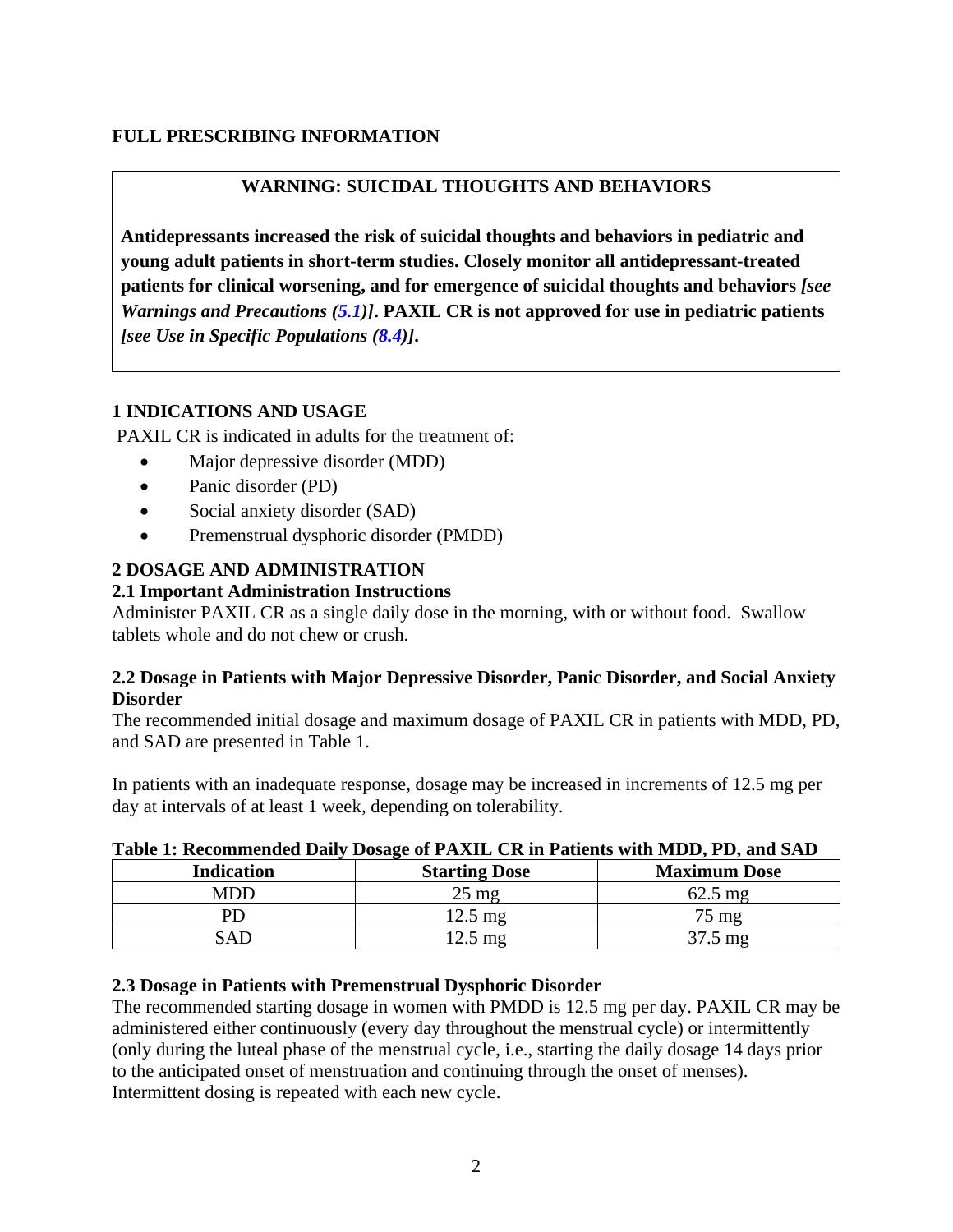In patients with an inadequate response, the dosage may be increased to the maximum recommended dosage of 25 mg per day, depending on tolerability. Institute dosage adjustments at intervals of at least 1 week.

# <span id="page-3-4"></span><span id="page-3-0"></span>**2.4 Screen for Bipolar Disorder Prior to Starting PAXIL CR**

Prior to initiating treatment with Paxil CR or another antidepressant, screen patients for a personal or family history of bipolar disorder, mania, or hypomania *[see Warnings and Precautions [\(5.6\)](#page-6-0)].*

## **2.5 Dosage Modifications for Elderly Patients, Patients with Severe Renal Impairment and Patients with Severe Hepatic Impairment**

The recommended initial dose of PAXIL CR is 12.5 mg per day for elderly patients, patients with severe renal impairment, and patients with severe hepatic impairment. Reduce initial dose and increase up-titration intervals if necessary. Dosage should not exceed 50 mg per day for MDD or PD and should not exceed 37.5 mg per day for SAD *[see Use in Specific Populations [\(8.5,](#page-17-2) [8.6\)](#page-17-3)].*

# <span id="page-3-5"></span>**2.6 Switching Patients to or from a Monoamine Oxidase Inhibitor Antidepressant**

At least 14 days must elapse between discontinuation of an monoamine oxidase inhibitor (MAOI) antidepressant and initiation of PAXIL CR. In addition, at least 14 days must elapse after stopping PAXIL CR before starting an MAOI antidepressant *[see Contraindications [\(4\)](#page-3-3), Warnings and Precautions [\(5.2\)](#page-4-1)]*.

# <span id="page-3-1"></span>**2.7 Discontinuation of Treatment with Paxil CR**

Adverse reactions may occur upon discontinuation of PAXIL CR *[see Warnings and Precautions [\(5.6\)](#page-6-3)].* Gradually reduce the dosage rather than stopping Paxil CR abruptly whenever possible.

# <span id="page-3-2"></span>**3 DOSAGE FORMS AND STRENGTHS**

PAXIL CR extended-release tablets are available as:

- 12.5 mg yellow, round tablets, engraved on one side with "GSK" and engraved on the other side with "12.5".
- 25 mg pink, round tablets, engraved on one side with "GSK" and engraved on the other side with "25".
- 37.5 mg blue, round tablets, engraved on one side with "GSK" and engraved on the other side with "37.5".

# <span id="page-3-3"></span>**4 CONTRAINDICATIONS**

PAXIL CR is contraindicated in patients:

- Taking, or within 14 days of stopping, MAOIs (including the MAOIs linezolid and intravenous methylene blue) because of an increased risk of serotonin syndrome *[See Warnings and Precautions [\(5.2\)](#page-4-1), Drug Interactions (*[7](#page-13-0)*)].*
- Taking thioridazine because of risk of QT prolongation *[see Warnings and Precautions [\(5.3\)](#page-7-3), Drug Interactions (*[7](#page-13-0)*)].*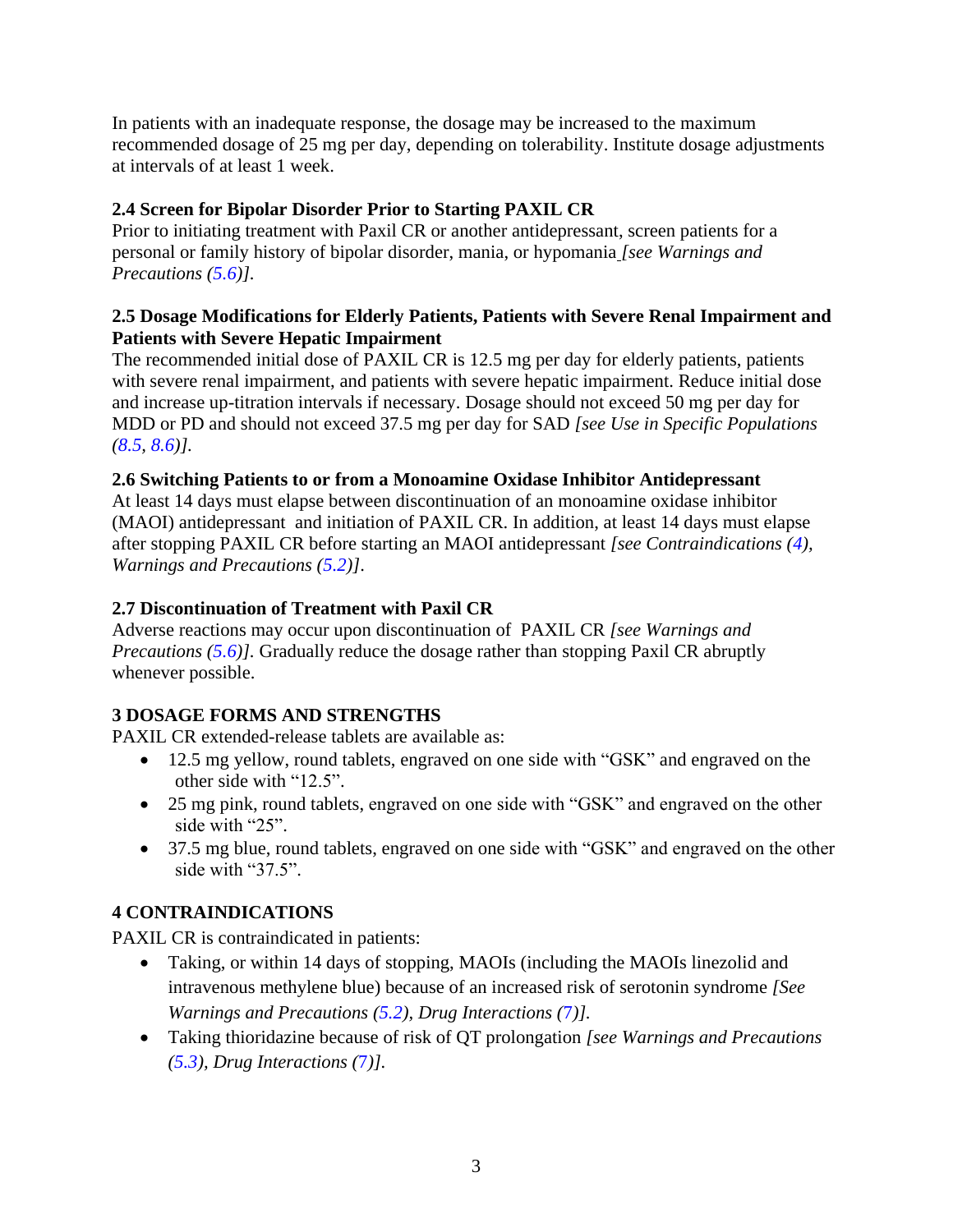- Taking pimozide because of risk of QT prolongation *[see Warnings and Precautions [\(5.3\)](#page-5-0), Drug Interactions [\(7\)](#page-13-0)].*
- With known hypersensitivity (e.g., anaphylaxis, angioedema, Stevens-Johnson syndrome) to paroxetine or to any of the inactive ingredients in PAXIL CR *[see Adverse Reactions [\(6.1,](#page-8-0) [6.2\)](#page-13-1)]*.

# <span id="page-4-2"></span>**5 WARNINGS AND PRECAUTIONS**

# <span id="page-4-0"></span>**5.1 Suicidal Thoughts and Behaviors in Adolescents and Young Adults**

In pooled analyses of placebo-controlled trials of antidepressant drugs (SSRIs and other antidepressant classes) that included approximately 77,000 adult patients and 4,500 pediatric patients, the incidence of suicidal thoughts and behaviors in antidepressant-treated patients age 24 years and younger was greater than in placebo-treated patients. There was considerable variation in risk of suicidal thoughts and behaviors among drugs, but there was an increased risk identified in young patients for most drugs studied. There were differences in absolute risk of suicidal thoughts and behaviors across the different indications, with the highest incidence in patients with MDD. The drug-placebo differences in the number of cases of suicidal thoughts and behaviors per 1000 patients treated are provided in Table 2.

|                     | the I boled I facebo-Controlled Trials of Anthlept essants in I culatiful and Aquit I attents |
|---------------------|-----------------------------------------------------------------------------------------------|
|                     | <b>Drug-Placebo Difference in Number of Patients of Suicidal Thoughts</b>                     |
| <b>Age Range</b>    | and Behaviors per 1,000 Patients Treated                                                      |
|                     | <b>Increases Compared to Placebo</b>                                                          |
| $<$ 18 years old    | 14 additional patients                                                                        |
| 18-24 years old     | 5 additional patients                                                                         |
|                     | <b>Decreases Compared to Placebo</b>                                                          |
| 25-64 years old     | 1 fewer patient                                                                               |
| $\geq 65$ years old | 6 fewer patients                                                                              |

| Table 2: Risk Differences of the Number of Patients of Suicidal Thoughts and Behaviors in |
|-------------------------------------------------------------------------------------------|
| the Pooled Placebo-Controlled Trials of Antidepressants in Pediatric and Adult Patients   |

It is unknown whether the risk of suicidal thoughts and behaviors in children, adolescents, and young adults extends to longer-term use, i.e., beyond four months. However, there is substantial evidence from placebo-controlled maintenance trials in adults with MDD that antidepressants delay the recurrence of depression and that depression itself is a risk factor for suicidal thoughts and behaviors.

Monitor all antidepressant-treated patients for any indication for clinical worsening and emergence of suicidal thoughts and behaviors, especially during the initial few months of drug therapy, and at times of dosage changes. Counsel family members or caregivers of patients to monitor for changes in behavior and to alert the healthcare provider. Consider changing the therapeutic regimen, including possibly discontinuing PAXIL CR, in patients whose depression is persistently worse, or who are experiencing emergent suicidal thoughts or behaviors.

# <span id="page-4-1"></span>**5.2 Serotonin Syndrome**

Serotonin-norepinephrine reuptake inhibitors (SNRIs) and SSRIs, including PAXIL CR, can precipitate serotonin syndrome, a potentially life-threatening condition. The risk is increased with concomitant use of other serotonergic drugs (including triptans, tricyclic antidepressants,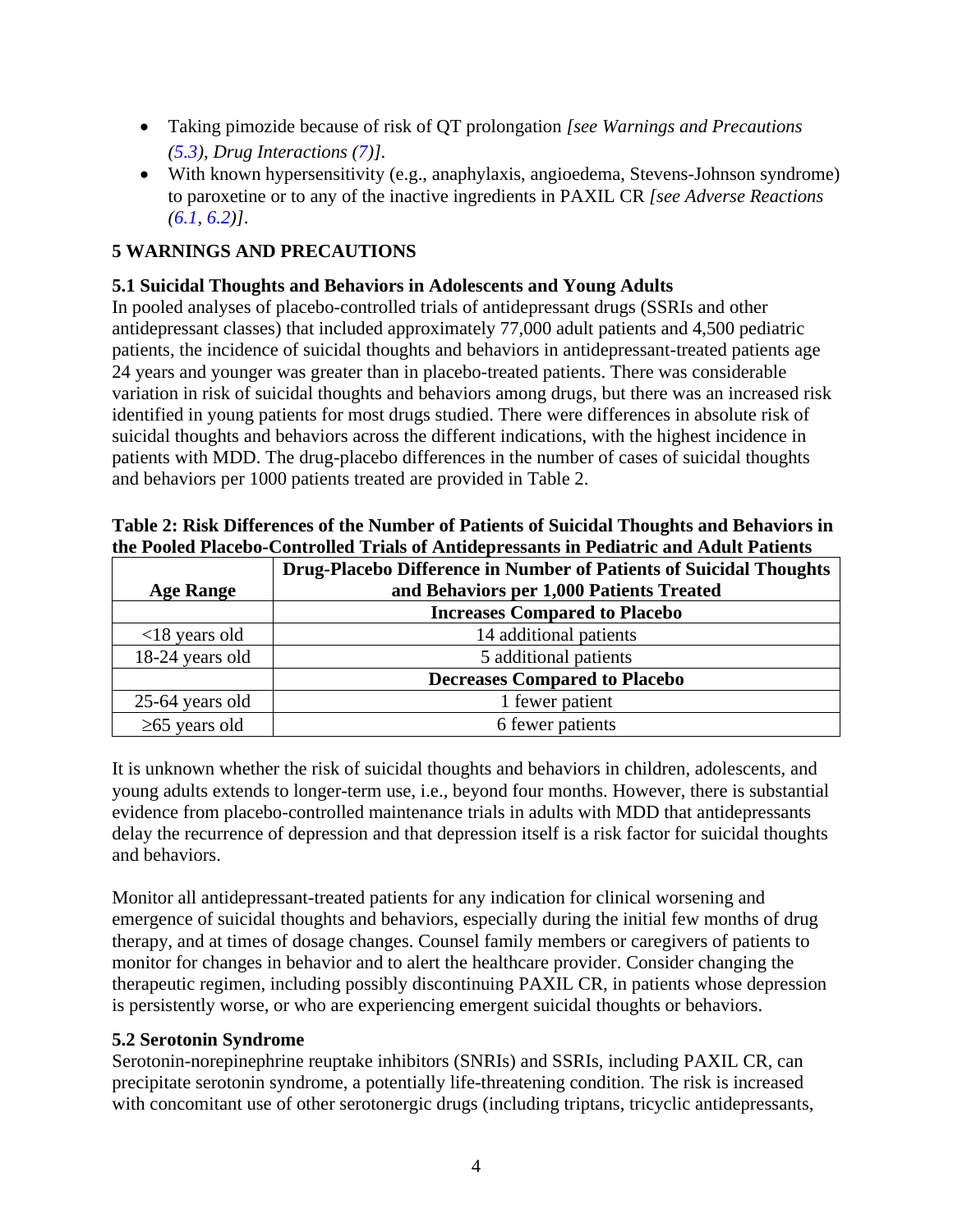fentanyl, lithium, tramadol, tryptophan, buspirone, amphetamines, and St. John's Wort) and with drugs that impair metabolism of serotonin, i.e., MAOIs *[see Contraindications [\(4\)](#page-3-3), Drug Interactions [\(7.1\)](#page-13-3)]*. Serotonin syndrome can also occur when these drugs are used alone.

Serotonin syndrome signs and symptoms may include mental status changes (e.g., agitation, hallucinations, delirium, and coma), autonomic instability (e.g., tachycardia, labile blood pressure, dizziness, diaphoresis, flushing, hyperthermia), neuromuscular symptoms (e.g., tremor, rigidity, myoclonus, hyperreflexia, incoordination), seizures, and gastrointestinal symptoms (e.g., nausea, vomiting, diarrhea).

The concomitant use of PAXIL CR with MAOIs is contraindicated. In addition, do not initiate PAXIL CR in a patient being treated with MAOIs such as linezolid or intravenous methylene blue. No reports involved the administration of methylene blue by other routes (such as oral tablets or local tissue injection). If it is necessary to initiate treatment with an MAOI such as linezolid or intravenous methylene blue in a patient taking PAXIL CR, discontinue PAXIL CR before initiating treatment with the MAOI *[see Contraindications [\(4\)](#page-3-3), Drug Interactions [\(7.1\)](#page-13-3)]*.

Monitor all patients taking PAXIL CR for the emergence of serotonin syndrome. Discontinue treatment with PAXIL CR and any concomitant serotonergic agents immediately if the above symptoms occur, and initiate supportive symptomatic treatment. If concomitant use of PAXIL CR with other serotonergic drugs is clinically warranted, inform patients of the increased risk for serotonin syndrome and monitor for symptoms.

# <span id="page-5-0"></span>**5.3 Drug Interactions Leading to QT Prolongation**

The CYP2D6 inhibitory properties of paroxetine can elevate plasma levels of thioridazine and pimozide. Since thioridazine and pimozide given alone produce prolongation of the QTc interval and increase the risk of serious ventricular arrhythmias, the use of PAXIL CR is contraindicated in combination with thioridazine and pimozide *[see Contraindications [\(4\)](#page-3-3), Drug Interactions [\(7\)](#page-13-0), Clinical Pharmacology [\(12.3\)](#page-19-3)].*

## <span id="page-5-1"></span>**5.4 Embryofetal and Neonatal Toxicity**

PAXIL CR can cause fetal harm when administered to a pregnant woman. Epidemiological studies have shown that infants exposed to paroxetine in the first trimester of pregnancy have an increased risk of cardiovascular malformations. Exposure to paroxetine in late pregnancy may lead to an increased risk for persistent pulmonary hypertension of the newborn (PPNH) and/or neonatal complications requiring prolonged hospitalization, respiratory support, and tube feeding.

If PAXIL CR is used during pregnancy, or if the patient becomes pregnant while taking PAXIL CR, the patient should be apprised of the potential hazard to the fetus *[see Use in Specific Populations [\(8.1\)](#page-15-0)].*

## <span id="page-5-2"></span>**5.5 Increased Risk of Bleeding**

Drugs that interfere with serotonin reuptake inhibition, including PAXIL CR, increase the risk of bleeding events. Concomitant use of aspirin, nonsteroidal anti-inflammatory drugs (NSAIDS), other antiplatelet drugs, warfarin, and other anticoagulants may add to this risk. Case reports and epidemiological studies (case-control and cohort design) have demonstrated an association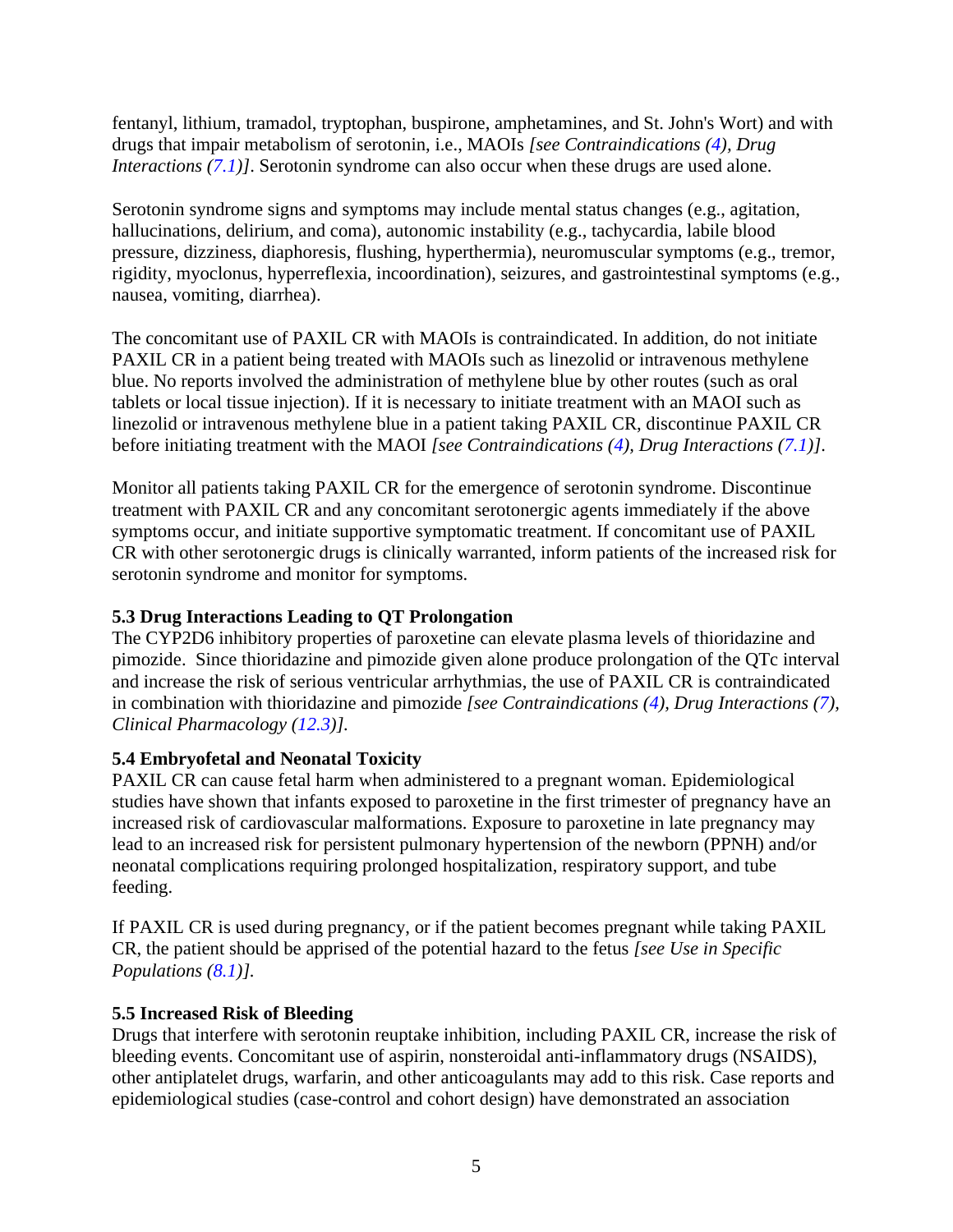between use of drugs that interfere with serotonin reuptake and the occurrence of gastrointestinal bleeding. Bleeding events related to drugs that interfere with serotonin reuptake have ranged from ecchymoses, hematomas, epistaxis, and petechiae to life-threatening hemorrhages.

Inform patients about the increased risk of bleeding associated with the concomitant use of PAXIL CR and antiplatelet agents or anticoagulants. For patients taking warfarin, carefully monitor the international normalized ratio.

# <span id="page-6-0"></span>**5.6 Activation of Mania or Hypomania**

In patients with bipolar disorder, treating a depressive episode with PAXIL CR or another antidepressant may precipitate a mixed/manic episode. During controlled clinical trials of immediate-release paroxetine hydrochloride, hypomania or mania occurred in approximately 1% of paroxetine-treated unipolar patients compared to 1.1% of active-control and 0.3% of placebo-treated unipolar patients. Prior to initiating treatment with PAXIL CR, screen patients for any personal or family history of bipolar disorder, mania, or hypomania.

# <span id="page-6-3"></span>**5.7 Discontinuation Syndrome**

Adverse reactions after discontinuation of serotonergic antidepressants, particularly after abrupt discontinuation, include: nausea, sweating, dysphoric mood, irritability, agitation, dizziness, sensory disturbances (e.g., paresthesia, such as electric shock sensations), tremor, anxiety, confusion, headache, lethargy, emotional lability, insomnia, hypomania, tinnitus, and seizures. A gradual reduction in dosage rather than abrupt cessation is recommended whenever possible [*See Dosage and Administration [\(2.7\)](#page-3-1)].*

Adverse reactions have been reported upon discontinuation of treatment with paroxetine in pediatric patients. The safety and effectiveness of PAXIL CR in pediatric patients have not been established *[see Boxed Warning, Warnings and Precautions [\(5.1\)](#page-4-0), Use in Specific Populations [\(8.4\)](#page-17-0)].*

# <span id="page-6-1"></span>**5.8 Seizures**

PAXIL CR has not been systematically evaluated in patients with seizure disorders. Patients with history of seizures were excluded from clinical studies. PAXIL CR should be prescribed with caution in patients with a seizure disorder and should be discontinued in any patient who develops seizures.

# <span id="page-6-2"></span>**5.9 Angle-Closure Glaucoma**

The pupillary dilation that occurs following use of many antidepressant drugs including PAXIL CR may trigger an angle closure attack in a patient with anatomically narrow angles who does not have a patent iridectomy. Cases of angle-closure glaucoma associated with use of paroxetine hydrochloride tablets have been reported. Avoid use of antidepressants, including PAXIL CR, in patients with untreated anatomically narrow angles.

# <span id="page-6-4"></span>**5.10 Hyponatremia**

Hyponatremia may occur as a result of treatment with SNRIs and SSRIs, including PAXIL CR. Cases with serum sodium lower than 110 mmol/L have been reported. Signs and symptoms of hyponatremia include headache, difficulty concentrating, memory impairment, confusion, weakness, and unsteadiness, which may lead to falls. Signs and symptoms associated with more severe and/or acute cases have included hallucination, syncope, seizure, coma, respiratory arrest,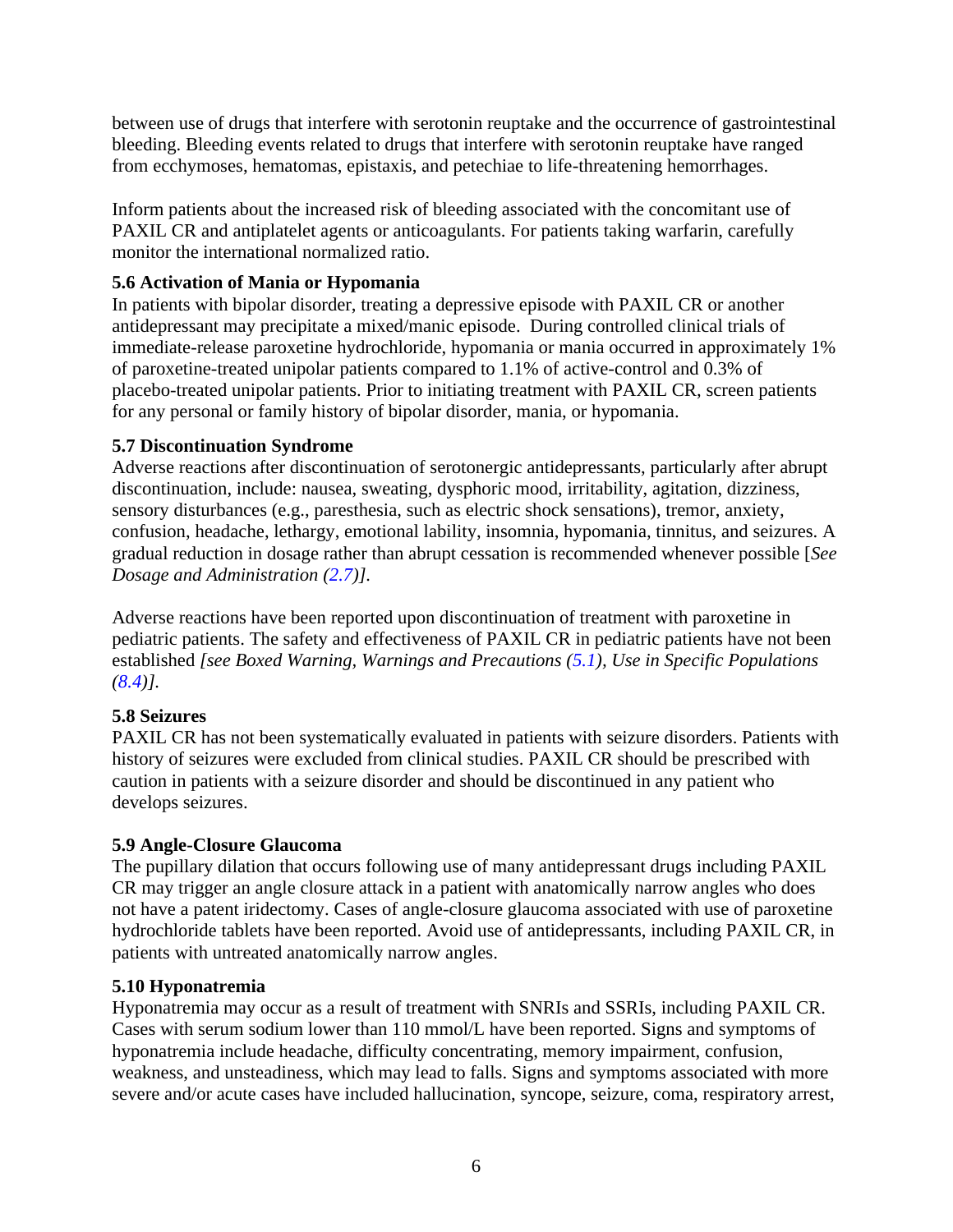and death. In many cases, this hyponatremia appears to be the result of the syndrome of inappropriate antidiuretic hormone secretion (SIADH).

In patients with symptomatic hyponatremia, discontinue PAXIL CR and institute appropriate medical intervention. Elderly patients, patients taking diuretics, and those who are volumedepleted may be at greater risk of developing hyponatremia with SNRIs and SSRIs. *[see Use in Specific Populations [\(8.5\)](#page-17-2)].*

# <span id="page-7-1"></span>**5.11 Reduction of Efficacy of Tamoxifen**

Some studies have shown that the efficacy of tamoxifen, as measured by the risk of breast cancer relapse/mortality, may be reduced with concomitant use of paroxetine as a result of paroxetine's irreversible inhibition of CYP2D6 and lower blood levels of tamoxifen *[see Drug Interactions [\(7.3\)](#page-15-1)]*. One study suggests that the risk may increase with longer duration of coadministration. However, other studies have failed to demonstrate such a risk. When tamoxifen is used for the treatment or prevention of breast cancer, prescribers should consider using an alternative antidepressant with little or no CYP2D6 inhibition.

# <span id="page-7-2"></span>**5.12 Bone Fracture**

Epidemiological studies on bone fracture risk during exposure to some antidepressants, including SSRIs, have reported an association between antidepressant treatment and fractures. There are multiple possible causes for this observation, and it is unknown to what extent fracture risk is directly attributable to SSRI treatment.

# <span id="page-7-0"></span>**5.13 Sexual Dysfunction**

Use of SSRIs, including PAXIL CR, may cause symptoms of sexual dysfunction *[see Adverse Reactions [\(6.1\)](#page-8-0)]*. In male patients, SSRI use may result in ejaculatory delay or failure, decreased libido, and erectile dysfunction. In female patients, SSRI use may result in decreased libido and delayed or absent orgasm.

<span id="page-7-4"></span>It is important for prescribers to inquire about sexual function prior to initiation of PAXIL CR and to inquire specifically about changes in sexual function during treatment, because sexual function may not be spontaneously reported. When evaluating changes in sexual function, obtaining a detailed history (including timing of symptom onset) is important because sexual symptoms may have other causes, including the underlying psychiatric disorder. Discuss potential management strategies to support patients in making informed decisions about treatment.

# <span id="page-7-3"></span>**6 ADVERSE REACTIONS**

The following adverse reactions are included in more detail in other sections of the prescribing information:

- Hypersensitivity reactions to paroxetine *[see Contraindications [\(4\)](#page-3-3)]*
- Suicidal Thoughts and Behaviors *[see Warnings and Precautions [\(5.1\)](#page-4-0)]*
- Serotonin Syndrome *[see Warnings and Precautions [\(5.2\)](#page-4-1)]*
- Embryofetal and Neonatal Toxicity *[see Warnings and Precautions [\(5.4\)](#page-4-1)]*
- Increased Risk of Bleeding *[see Warnings and Precautions (*[5.5](#page-5-2)*)]*
- Activation of Mania/Hypomania *[see Warnings and Precautions [\(5.6\)](#page-6-0)]*
- Discontinuation Syndrome *[see Warnings and Precautions [\(5.7\)](#page-6-3)]*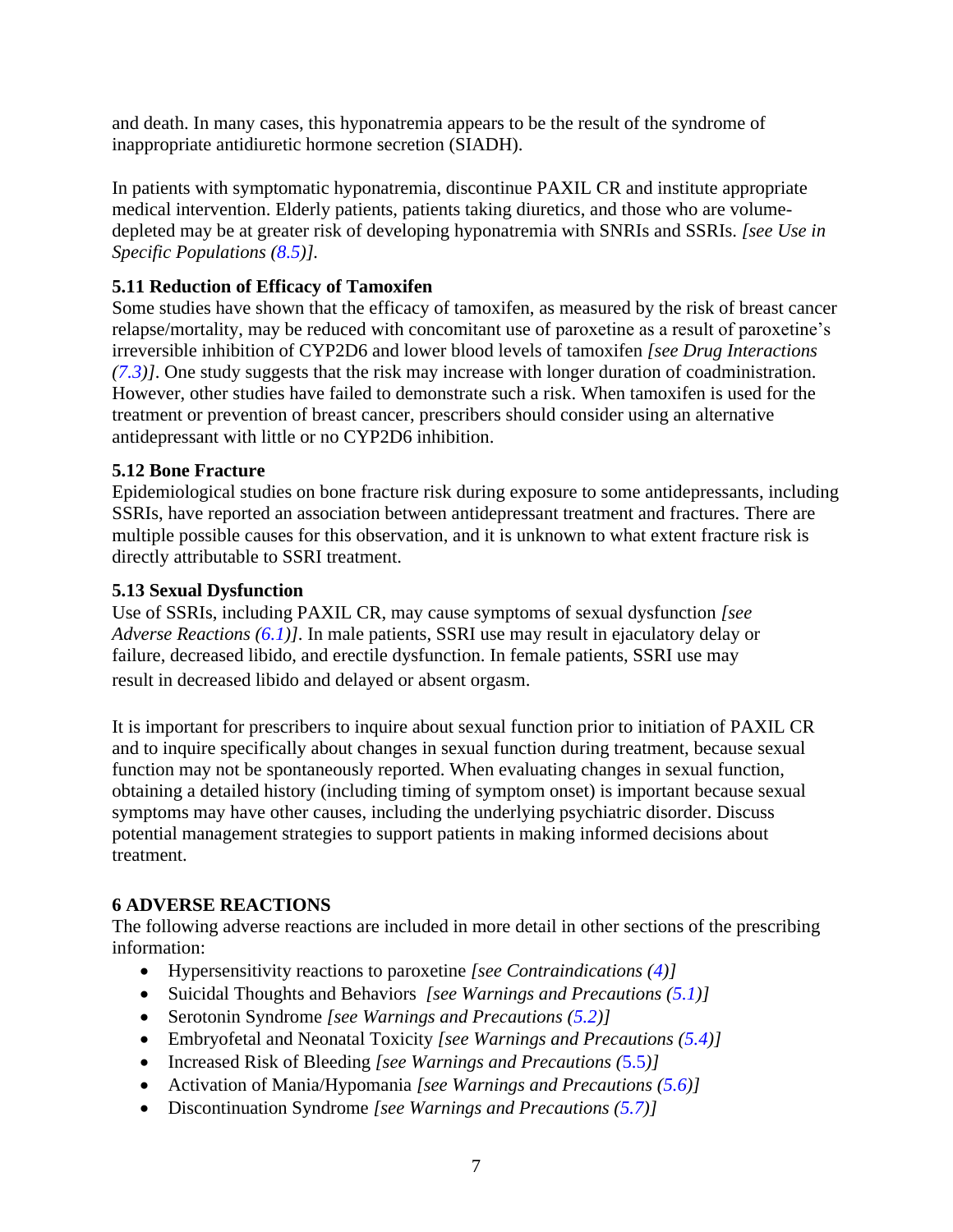- Seizures *[see Warnings and Precautions [\(5.8\)](#page-6-3)]*
- Angle-closure Glaucoma *[see Warnings and Precautions [\(5.9\)](#page-7-4)]*
- Hyponatremia *[see Warnings and Precautions [\(5.10\)](#page-6-4)]*
- Bone Fracture *[see Warnings and Precautions [\(5.12\)](#page-7-2)]*
- Sexual Dysfunction *[see Warnings and Precautions (5.13)]*

# <span id="page-8-0"></span>**6.1 Clinical Trials Experience**

Because clinical trials are conducted under widely varying conditions, adverse reaction rates observed in the clinical trials of a drug cannot be directly compared to rates in the clinical trials of another drug and may not reflect the rates observed in practice.

Safety data for PAXIL CR is from 11 short-term, placebo-controlled clinical trials including 3 studies in patients with major depressive disorder (MDD) (Studies 1, 2, and 3), 3 studies in patients with panic disorder (PD) (Studies 4, 5, and 6), 1 study in patients with social anxiety disorder (SAD) (Study 7), and 4 studies in female patients with premenstrual dysphoric disorder (PMDD) (Studies 8, 9, 10, and 11) *[see Clinical Studies [\(14\)](#page-23-0)]*. These 11 trials included 1627 patients treated with Paxil CR.

- Studies 1 and 2 were 12-week studies that enrolled patients 18 to 65 years old who received PAXIL CR at doses ranging from 25 mg to 62.5 mg once daily. Study 3 was a 12-week study in patients 60 to 88 years old who received PAXIL CR at doses ranging from 12.5 mg to 50 mg once daily.
- Studies 4, 5, and 6 were 10-week studies in patients 19 to 72 years old who received PAXIL CR at doses ranging from 12.5 mg to 75 mg once daily.
- Study 7 was a 12-week study that enrolled adult patients who received PAXIL CR at doses ranging from 12.5 mg to 37.5 mg once daily.
- Studies 8, 9, and 10 were 12-week, placebo-controlled trials in female patients 18 to 46 years old who received PAXIL CR at doses of 12.5 mg or 25 mg once daily. Study 11 was a 12-week placebo-controlled trial in patients 18 to 46 years old who received PAXIL CR 2 weeks prior to the onset of menses (luteal phase dosing) at doses of 12.5 mg or 25 mg once daily.

Adverse Reactions Leading to Discontinuation in Patients with MDD, PD, SAD, and PMDD In pooled studies in patients with MDD, PD and SAD, the most common adverse reactions leading to study withdrawal were: nausea (up to 4% of patients), asthenia, headache, depression, insomnia, and abnormal liver function tests (each occurring in up to 2% of patients), and dizziness, somnolence, and diarrhea (each occurring in up to 1% of patients).

In pooled studies for PMDD, the most common adverse reactions leading to study withdrawal were: nausea (occurring in up to 6% of patients), asthenia (occurring in up to 5% of patients), somnolence (occurring in up to 4% of patients), insomnia (occurring in approximately 2% of patients); and impaired concentration, dry mouth, dizziness, decreased appetite, sweating, tremor, yawn and diarrhea (occurring in less than or equal to 2% of patients).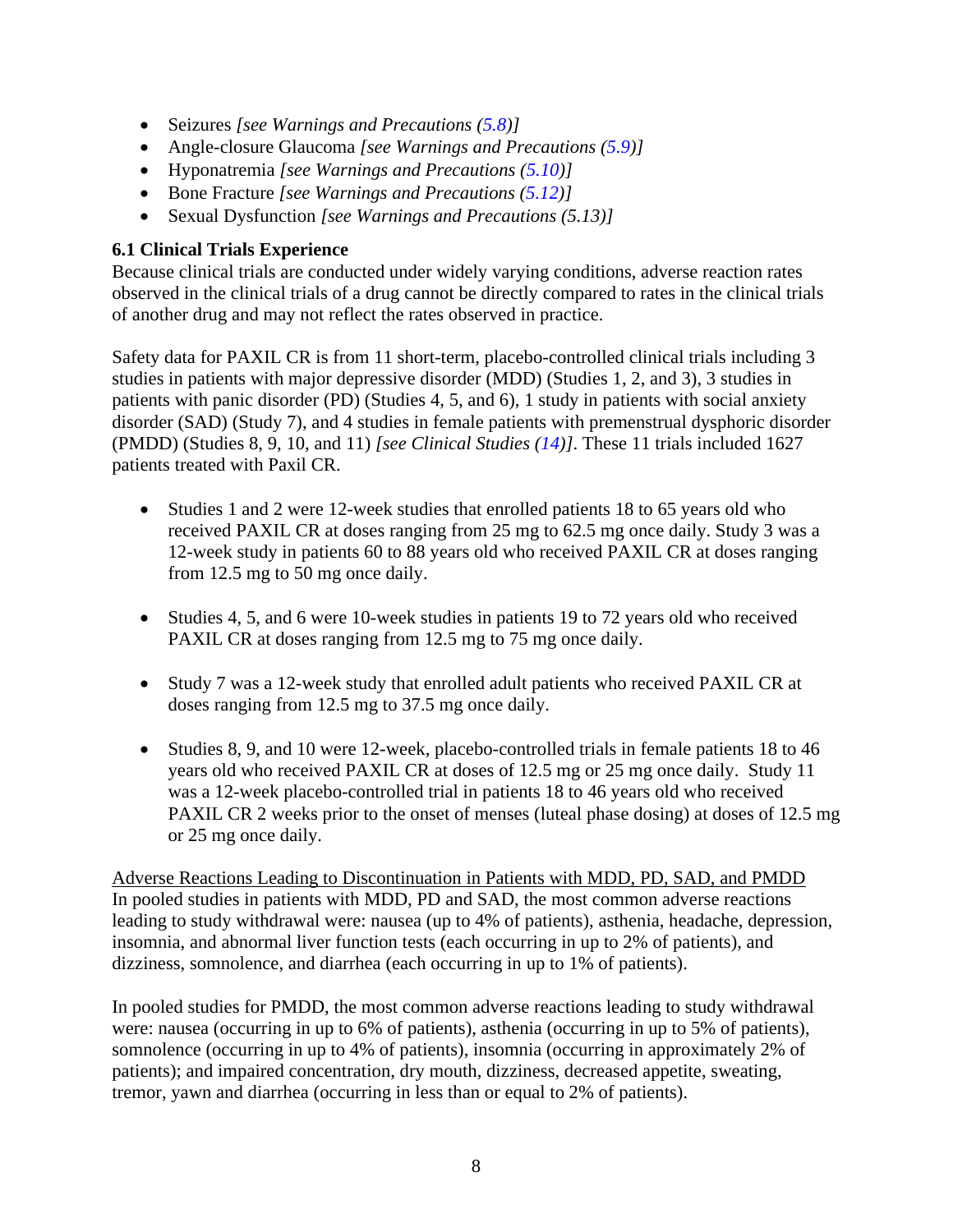## Adverse Reactions in MDD, PD, and SAD

Table 3 presents the most common adverse reactions in PAXIL CR-treated patients (incidence ≥5% and greater than placebo within at least 1 of the indications) in controlled trials in patients with MDD, PD, and SAD.

|                    | <b>MDD</b>     |                    | <b>MDD</b>               |                          |                       |                | <b>Social Anxiety</b> |                 |
|--------------------|----------------|--------------------|--------------------------|--------------------------|-----------------------|----------------|-----------------------|-----------------|
|                    |                | 18 to 65 year olds |                          | $\geq 60$ years old      | <b>Panic Disorder</b> |                |                       | <b>Disorder</b> |
|                    | <b>PAXIL</b>   |                    | <b>PAXIL</b>             |                          | <b>PAXIL</b>          |                | <b>PAXIL</b>          |                 |
| Body System/       | <b>CR</b>      | Placebo            | CR                       | Placebo                  | <b>CR</b>             | Placebo        | CR                    | Placebo         |
| Adverse            | $(N=212)$      | $(N=211)$          | $(N=104)$                | $(N=109)$                | $(N=444)$             | $(N=445)$      | $(N=186)$             | $(N=184)$       |
| Reaction           | $\%$           | $\%$               | $\%$                     | $\%$                     | $\%$                  | $\%$           | $\%$                  | $\%$            |
| Body as a          |                |                    |                          |                          |                       |                |                       |                 |
| <b>Whole</b>       |                |                    |                          |                          |                       |                |                       |                 |
| Headache           | 27             | 20                 | 17                       | 13                       | NA                    | <b>NA</b>      | 23                    | 17              |
| Asthenia           | 14             | 9                  | 15                       | 14                       | 15                    | 10             | 18                    | $\tau$          |
|                    |                |                    |                          |                          |                       |                |                       |                 |
| Abdominal          | $\overline{7}$ | $\overline{4}$     | $\qquad \qquad -$        | $\overline{\phantom{a}}$ | 6                     | $\overline{4}$ | 5                     | $\overline{4}$  |
| Pain               |                |                    |                          |                          |                       |                |                       |                 |
| <b>Back Pain</b>   | 5              | 3                  | $\overline{\phantom{0}}$ | $\qquad \qquad -$        | NA                    | NA             | $\overline{4}$        | $\mathbf{1}$    |
|                    |                |                    |                          |                          |                       |                |                       |                 |
| <b>Digestive</b>   |                |                    |                          |                          |                       |                |                       |                 |
| <b>System</b>      |                |                    |                          |                          |                       |                |                       |                 |
| Nausea             | 22             | 10                 | $\overline{\phantom{a}}$ |                          | 23                    | 17             | 22                    | 6               |
| Diarrhea           | 18             | $\tau$             | 15                       | 9                        | 12                    | 9              | 9                     | $8\,$           |
| Dry Mouth          | 15             | $8\,$              | 18                       | $\tau$                   | 13                    | 9              | $\overline{3}$        | $\overline{2}$  |
| Constipation       | 10             | $\overline{4}$     | 13                       | 5                        | 9                     | 6              | $\overline{5}$        | $\overline{2}$  |
| Flatulence         | 6              | $\overline{4}$     |                          |                          | <b>NA</b>             | NA             | NA                    | NA              |
| Decreased          |                | $\overline{2}$     | 12                       | 5                        | 8                     | 6              | 1                     | <1              |
| Appetite           |                |                    |                          |                          |                       |                |                       |                 |
| Dyspepsia          | NA             | NA                 | 13                       | 10                       | NA                    | NA             | $\overline{2}$        | $<$ 1           |
| <b>Musculoskel</b> |                |                    |                          |                          |                       |                |                       |                 |
| etal System        |                |                    |                          |                          |                       |                |                       |                 |
| Myalgia            | NA             | NA                 | $\overline{\phantom{a}}$ | $\overline{\phantom{a}}$ | 5                     | 3              | NA                    | NA              |
| <b>Nervous</b>     |                |                    |                          |                          |                       |                |                       |                 |
| <b>System</b>      |                |                    |                          |                          |                       |                |                       |                 |
| Somnolence         | 22             | 8                  | 21                       | 12                       | 20                    | 9              | 9                     | $\overline{4}$  |
| Insomnia           | 17             | 9                  | 10                       | $\,8\,$                  | 20                    | 11             | 9                     | $\overline{4}$  |
| <b>Dizziness</b>   | 14             | $\overline{4}$     | $\mathbf{9}$             | $\overline{5}$           | <b>NA</b>             | <b>NA</b>      | $\overline{7}$        | $\overline{4}$  |
| Libido             | $\overline{7}$ | $\overline{3}$     | $\overline{8}$           | $\leq$ 1                 | 9                     | $\overline{4}$ |                       | $\mathbf{1}$    |
| Decreased          |                |                    |                          |                          |                       |                |                       |                 |
| Nervousness        | NA             | NA                 | $\overline{\phantom{a}}$ |                          | 8                     | $\overline{7}$ | NA                    | NA              |
| Tremor             | $\overline{7}$ | 1                  | $\overline{7}$           | $\overline{0}$           | 8                     | $\overline{2}$ | $\overline{4}$        | $\overline{2}$  |
| Anxiety            | NA             | NA                 | $\blacksquare$           | $\overline{\phantom{a}}$ | 5                     | $\overline{4}$ | $\overline{2}$        | $\mathbf{1}$    |
| <b>Respiratory</b> |                |                    |                          |                          |                       |                |                       |                 |
| <b>System</b>      |                |                    |                          |                          |                       |                |                       |                 |
| Sinusitis          | NA             | NA                 | $\overline{\phantom{a}}$ | $\overline{\phantom{a}}$ | 8                     | 5              | NA                    | NA              |

**Table 3. Adverse Reactions (5% of Patients Treated with PAXIL CR and Greater than Placebo) in 10 to 12 Week Studies of MDD, PD, and SAD**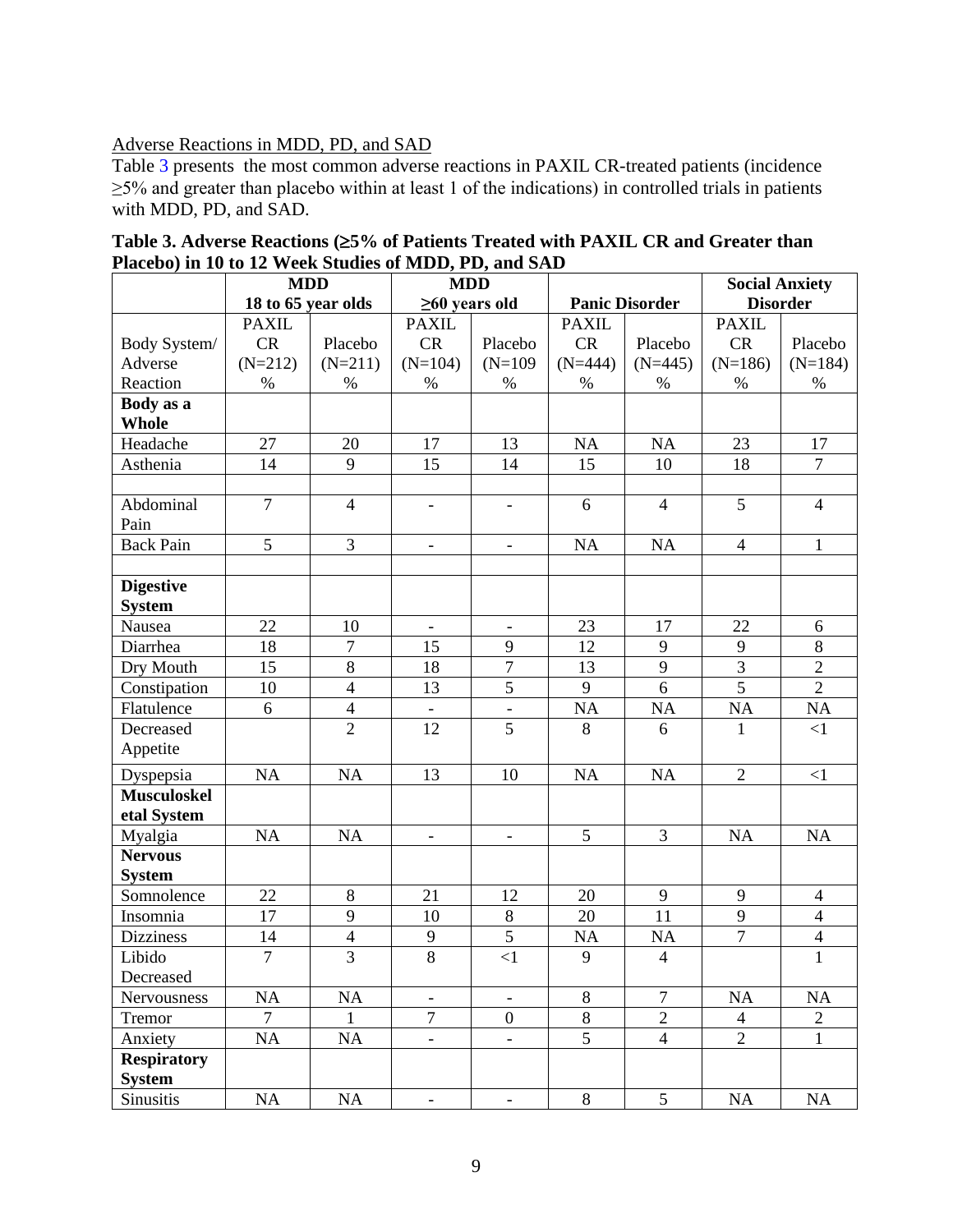| Yawn                       |    | $\boldsymbol{0}$ | $\overline{\phantom{a}}$ | $\overline{\phantom{a}}$ | 3             | $\boldsymbol{0}$ | $\overline{2}$ | $\boldsymbol{0}$ |
|----------------------------|----|------------------|--------------------------|--------------------------|---------------|------------------|----------------|------------------|
| <b>Skin and</b>            |    |                  |                          |                          |               |                  |                |                  |
| <b>Appendages</b>          |    |                  |                          |                          |               |                  |                |                  |
| Sweating                   | 6  | $\overline{2}$   | 10                       | <1                       | $\mathcal{I}$ | $\overline{2}$   | 14             | 3                |
| <b>Special</b>             |    |                  |                          |                          |               |                  |                |                  |
| <b>Senses</b>              |    |                  |                          |                          |               |                  |                |                  |
| Abnormal                   | 5  |                  |                          |                          | 3             | $\leq$ 1         | 2              | $\Omega$         |
| Vision <sup>a</sup>        |    |                  |                          |                          |               |                  |                |                  |
| Urogenital                 |    |                  |                          |                          |               |                  |                |                  |
| <b>System</b>              |    |                  |                          |                          |               |                  |                |                  |
| Abnormal                   | 26 |                  | 17                       | 3                        | 27            | 3                | 15             |                  |
| Ejaculation <sup>b,c</sup> |    |                  |                          |                          |               |                  |                |                  |
| Female                     | 10 | $\leq$ 1         |                          |                          | $\tau$        | и                | 3              | $\Omega$         |
| Genital                    |    |                  |                          |                          |               |                  |                |                  |
| Disorder <sup>b,d</sup>    |    |                  |                          |                          |               |                  |                |                  |
| Impotence <sup>b</sup>     | 5  | 3                | 9                        | 3                        | 10            |                  | 9              | $\mathbf{0}$     |

Hyphen = the reaction listed occurred in  $< 5\%$  of patients treated with PAXIL CR

 $NA =$  the adverse reaction listed did not occur in this group of patients

<sup>a</sup> Mostly blurred vision

**b**Based on the number of males or females

<sup>c</sup>Mostly anorgasmia or delayed ejaculation

<sup>d</sup>Mostly anorgasmia or delayed orgasm

#### Other Adverse Reactions Observed During the Premarketing Evaluation of PAXIL CR

Adverse reactions from studies in MDD (not including Study 3 in elderly patients), PD, and SAD that occurred between 1% and 5% of patients treated with PAXIL CR and at a rate greater than in placebo-treated patients include:, allergic reaction, tachycardia, vasodilatation, hypertension, migraine, vomiting, weight loss, weight gain, hypertonia, paresthesia, agitation, confusion, myoclonus, concentration impaired, depression, rhinitis, cough increased, bronchitis, photosensitivity, eczema, taste perversion, UTI, menstrual disorder, urinary frequency, urination impaired, and vaginitis.

#### Adverse Reactions in Patients with PMDD

Table 4 displays adverse reactions that occurred (incidence of 5% or more and greater than placebo within at least 1 of the studies) in patients treated with PAXIL CR in Studies 8, 9, 10, and 11.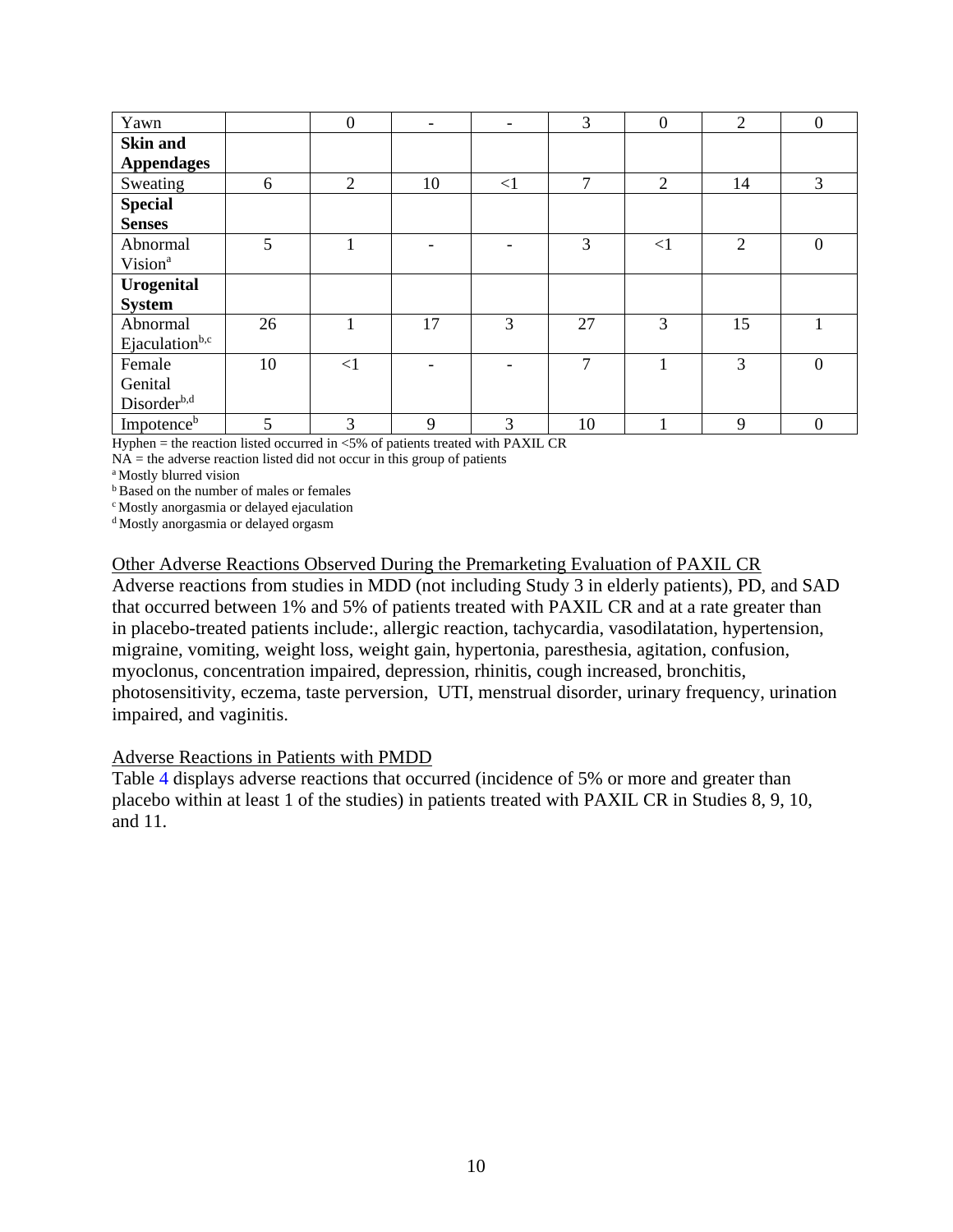|                            | $\bf{r}$ raccov) in 1 boled studies 1 mDD (studies 0, 2, 11), and in study 10 $\bf{r}$<br>% Reporting Adverse Reaction |                |                            |                  |  |  |  |  |
|----------------------------|------------------------------------------------------------------------------------------------------------------------|----------------|----------------------------|------------------|--|--|--|--|
|                            | <b>Continuous Dosing</b>                                                                                               |                | <b>Luteal Phase Dosing</b> |                  |  |  |  |  |
| <b>Body System/Adverse</b> | <b>Studies 8, 9, and 10</b>                                                                                            |                | <b>Study 11</b>            |                  |  |  |  |  |
| <b>Reaction</b>            | <b>PAXIL CR</b>                                                                                                        | <b>Placebo</b> | <b>PAXIL CR</b>            | <b>Placebo</b>   |  |  |  |  |
|                            | $(n = 681)$                                                                                                            | $(n = 349)$    | $(n = 246)$                | $(n = 120)$      |  |  |  |  |
|                            | $\frac{0}{0}$                                                                                                          | $\%$           | $\%$                       | $\frac{0}{0}$    |  |  |  |  |
| <b>Body as a Whole</b>     |                                                                                                                        |                |                            |                  |  |  |  |  |
| Asthenia                   | 17                                                                                                                     | 6              | 15                         | 4                |  |  |  |  |
| Headache                   | 15                                                                                                                     | 12             | <b>NA</b>                  | <b>NA</b>        |  |  |  |  |
| Infection                  | 6                                                                                                                      | $\overline{4}$ | <b>NA</b>                  | <b>NA</b>        |  |  |  |  |
| <b>Digestive System</b>    |                                                                                                                        |                |                            |                  |  |  |  |  |
| Nausea                     | 17                                                                                                                     |                | 18                         | $\overline{2}$   |  |  |  |  |
| Diarrhea                   | 6                                                                                                                      | 2              | 6                          | $\theta$         |  |  |  |  |
| Constipation               | 5                                                                                                                      |                | $\overline{2}$             | $<$ 1            |  |  |  |  |
| <b>Nervous System</b>      |                                                                                                                        |                |                            |                  |  |  |  |  |
| Libido Decreased           | 12                                                                                                                     | 5              | 9                          | 6                |  |  |  |  |
| Somnolence                 | 9                                                                                                                      | $\overline{c}$ | 3                          | ${<}1$           |  |  |  |  |
| Insomnia                   | 8                                                                                                                      | $\frac{2}{3}$  |                            | $\mathfrak{Z}$   |  |  |  |  |
| <b>Dizziness</b>           |                                                                                                                        |                | 6                          | $\overline{3}$   |  |  |  |  |
| Tremor                     | 4                                                                                                                      | $\leq$ 1       | 5                          | $\boldsymbol{0}$ |  |  |  |  |
| <b>Skin and Appendages</b> |                                                                                                                        |                |                            |                  |  |  |  |  |
| Sweating                   | 7                                                                                                                      | $<$ 1          | 6                          | $<$ 1            |  |  |  |  |
| <b>Urogenital System</b>   |                                                                                                                        |                |                            |                  |  |  |  |  |
| <b>Female Genital</b>      | 8                                                                                                                      | 1              | $\overline{2}$             | $\theta$         |  |  |  |  |
| Disorders <sup>c</sup>     |                                                                                                                        |                |                            |                  |  |  |  |  |

**Table 4. Adverse Reactions (5% of Patients Treated with PAXIL CR and Greater than Placebo) in Pooled Studies PMDD (Studies 8, 9, 11), and in Study 10 a,b,c**

NA= the adverse reaction information is not available in this population.

<sup>a</sup> <1% means greater than zero and less than 1%.

<sup>b</sup> The luteal phase and continuous dosing PMDD trials were not designed for making direct comparisons between the 2 dosing regimens.

<sup>c</sup> Mostly anorgasmia or difficulty achieving orgasm.

#### Dose Dependent Adverse Reactions

Comparison of the incidence of adverse reactions (placebo vs. 12.5 mg PAXIL CR vs. 25 mg PAXIL CR) from studies 8, 9, 10 showed the following adverse reactions to be dose-related: Nausea, somnolence, sweating, dry mouth, dizziness, decreased appetite, tremor, impaired concentration, yawn, paresthesia, hyperkinesia, and vaginitis.

#### Male and Female Sexual Dysfunction

Although changes in sexual desire, sexual performance, and sexual satisfaction often occur as manifestations of a psychiatric disorder, they may also be a consequence of SSRI treatment. However, reliable estimates of the incidence and severity of untoward experiences involving sexual desire, performance, and satisfaction are difficult to obtain, in part because patients and healthcare providers may be reluctant to discuss them. Accordingly, estimates of the incidence of untoward sexual experience and performance cited in labeling may underestimate their actual incidence.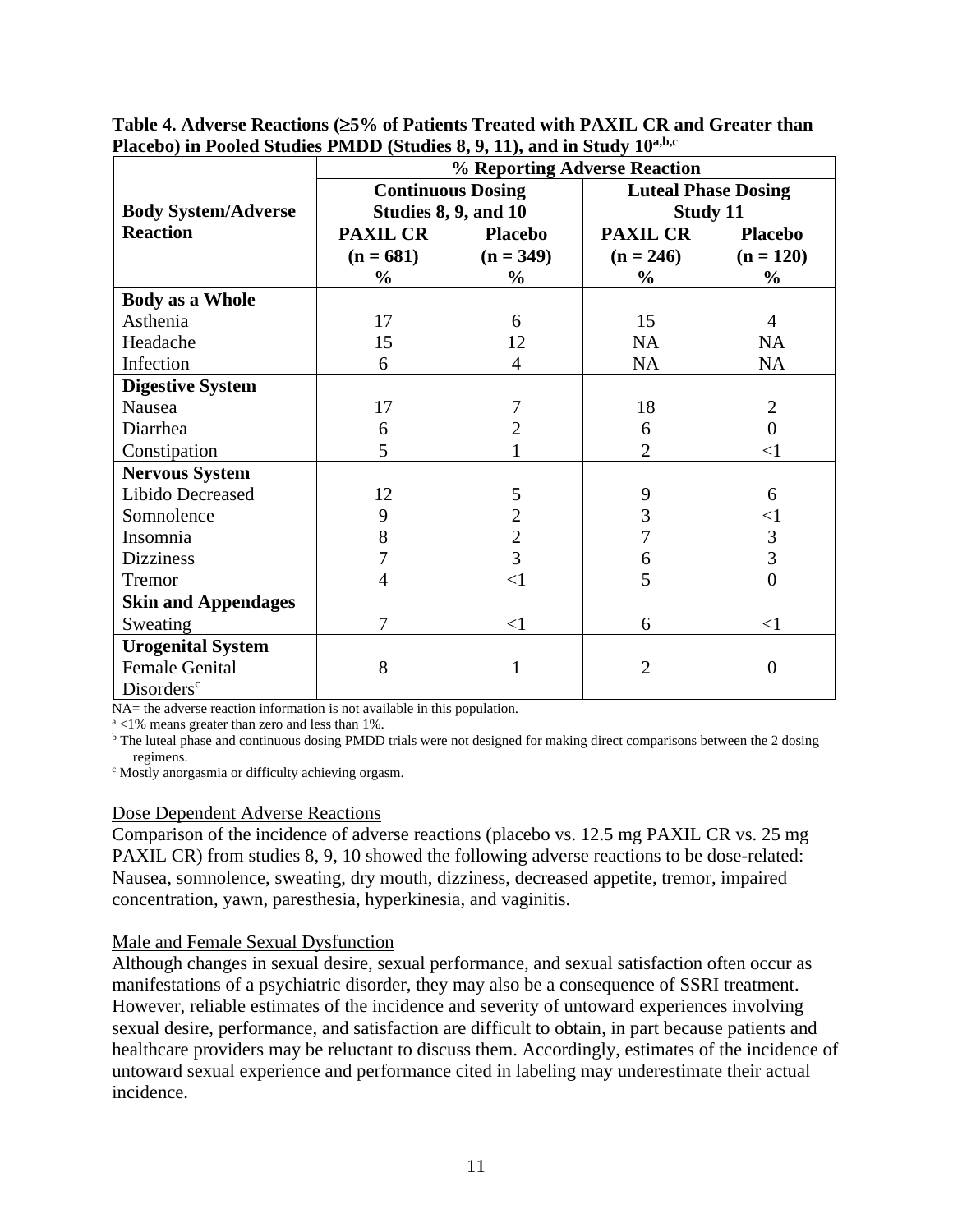The percentage of patients reporting symptoms of sexual dysfunction in the Studies 1 and 2 (nonelderly patients with MDD), 4, 5, 6, 7, 8, 9, 10, and 11 are presented in Table 5:

|             |              | Studies 1 and 2 |              | Studies 4, 5, and 6 |             | Study 7        |              | Studies 8, 9, and 11 |               | <b>Study 10</b> |
|-------------|--------------|-----------------|--------------|---------------------|-------------|----------------|--------------|----------------------|---------------|-----------------|
|             |              | $\frac{6}{9}$   |              | $\frac{6}{9}$       |             | $\frac{6}{9}$  | (Continuous  |                      | (Luteal Phase |                 |
|             |              |                 |              |                     |             |                |              | Dosing)              |               | Dosing)         |
|             |              |                 |              |                     |             |                |              | $\frac{0}{0}$        |               | $\%$            |
|             | <b>PAXIL</b> | <b>Placebo</b>  | <b>PAXIL</b> | <b>Placebo</b>      | <b>PAXI</b> | <b>Placebo</b> | <b>PAXIL</b> | <b>Placebo</b>       | <b>PAXI</b>   | <b>Placebo</b>  |
|             | <b>CR</b>    |                 | <b>CR</b>    |                     | L CR        |                | CR.          |                      | L CR          |                 |
| $n$ (males) | 78           | 78              | 162          | 194                 | 88          | 97             | <b>NA</b>    | <b>NA</b>            | <b>NA</b>     | <b>NA</b>       |
| Decreased   | 10           | 5.              | 9            | 6                   | 13          |                | NA.          | <b>NA</b>            | <b>NA</b>     | <b>NA</b>       |
| Libido      |              |                 |              |                     |             |                |              |                      |               |                 |
| Abnormal    | 26           |                 | 27           | 3                   | 15          |                | <b>NA</b>    | <b>NA</b>            | <b>NA</b>     | <b>NA</b>       |
| ejaculation |              |                 |              |                     |             |                |              |                      |               |                 |
| Impotence   | 5            | 3               | 10           | 1%                  | 9           | $\Omega$       | NA.          | <b>NA</b>            | NA            | <b>NA</b>       |
| n (females) | 134          | 133             | 282          | 251                 | 98          | 87             | 681          | 349                  | 246           | 120             |
| Decreased   | 4            | 2               | 8            | 2                   | 4           |                | 12           | 5                    | 9             | 6               |
| Libido      |              |                 |              |                     |             |                |              |                      |               |                 |
| Orgasmic    | 10           | $\leq$ 1        | 7            |                     | 3           | $\Omega$       | 8            |                      | 2             | $\mathbf{0}$    |
| Disturbance |              |                 |              |                     |             |                |              |                      |               |                 |

# **Table 5. Adverse Reactions Related To Sexual Dysfunction In Patients Treated With PAXIL CR in Pooled 10-12 Week Studies of MDD, PD, SAD, and PMDD**

 $NA =$  the adverse reaction listed did not occur in this group of patients.

Paroxetine treatment has been associated with several cases of priapism. In those cases with a known outcome, patients recovered without sequelae.

## Less Common Adverse Reactions

The following adverse reactions occurred during the clinical studies of PAXIL CR and are not included elsewhere in the labeling.

Reactions are categorized by body system and listed in order of decreasing frequency according to the following definitions: Frequent adverse reactions are those occurring on 1 or more occasions in at least 1/100 patients; infrequent adverse reactions are those occurring in 1/100 to 1/1,000 patients; rare reactions are those occurring in fewer than 1/1,000 patients.

*Cardiovascular System*: Infrequent was postural hypotension.

*Hemic and Lymphatic System:* Rare was thrombocytopenia.

*Metabolic and Nutritional Disorders:* Infrequent were generalized edema and hypercholesteremia.

*Nervous System:* Infrequent were convulsion, akathisia, and manic reaction.

*Psychiatric*: Infrequent were hallucinations.

*Skin and Appendages:* Frequent was rash; infrequent was urticaria; rare was angioedema and erythema multiforme.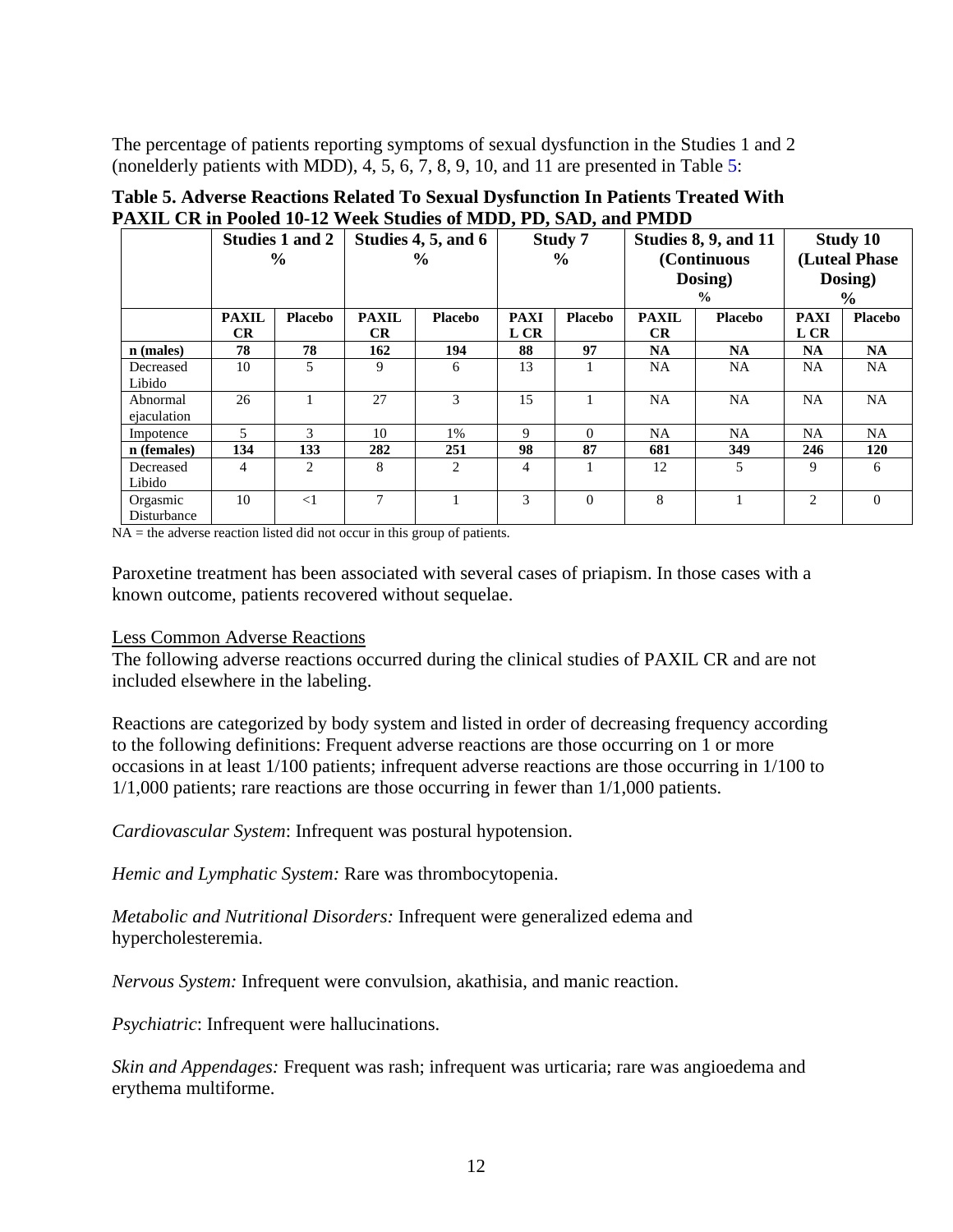*Urogenital System:* Infrequent was urinary retention; rare was urinary incontinence.

# <span id="page-13-1"></span>**6.2 Postmarketing Experience**

The following reactions have been identified during post approval use of paroxetine. Because these reactions are reported voluntarily from a population of unknown size, it is not always possible to reliably estimate their frequency or establish a causal relationship to drug exposure.

Acute pancreatitis, elevated liver function tests (the most severe cases were deaths due to liver necrosis, and grossly elevated transaminases associated with severe liver dysfunction), Guillain-Barré syndrome, Stevens-Johnson syndrome, toxic epidermal necrolysis, priapism, syndrome of inappropriate ADH secretion (SIADH), prolactinemia and galactorrhea; extrapyramidal symptoms which have included akathisia, bradykinesia, cogwheel rigidity, dystonia, hypertonia, trismus; status epilepticus, acute renal failure, pulmonary hypertension, allergic alveolitis, anaphylaxis, eclampsia, laryngismus, optic neuritis, porphyria, restless legs syndrome (RLS), ventricular fibrillation, ventricular tachycardia (including torsade de pointes), hemolytic anemia, events related to impaired hematopoiesis (including aplastic anemia, pancytopenia, bone marrow aplasia, and agranulocytosis), and vasculitic syndromes (such as Henoch-Schönlein purpura).

# <span id="page-13-2"></span><span id="page-13-0"></span>**7 DRUG INTERACTIONS**

# <span id="page-13-3"></span>**7.1 Clinically Significant Drug Interactions**

Table 6 includes clinically significant drug interactions with PAXIL CR.

|                                  | <b>Monoamine Oxidase Inhibitors (MAOIs)</b>                                 |  |  |  |  |  |  |
|----------------------------------|-----------------------------------------------------------------------------|--|--|--|--|--|--|
| Clinical Impact                  | The concomitant use of SSRIs, including PAXIL CR, and MAOIs                 |  |  |  |  |  |  |
|                                  | increases the risk of serotonin syndrome.                                   |  |  |  |  |  |  |
| Intervention                     | PAXIL CR is contraindicated in patients taking MAOIs, including MAOIs       |  |  |  |  |  |  |
|                                  | such as linezolid or intravenous methylene blue [see Dosage and             |  |  |  |  |  |  |
|                                  | Administration $(2.6)$ , Contraindications $(4)$ , Warnings and Precautions |  |  |  |  |  |  |
|                                  | $(5.2)$ .                                                                   |  |  |  |  |  |  |
| Examples                         | selegiline, tranylcypromine, isocarboxazid, phenelzine, linezolid,          |  |  |  |  |  |  |
|                                  | methylene blue                                                              |  |  |  |  |  |  |
| <b>Pimozide and Thioridazine</b> |                                                                             |  |  |  |  |  |  |
| Clinical Impact                  | Increased plasma concentrations of pimozide and thioridazine, drugs with    |  |  |  |  |  |  |
|                                  | a narrow therapeutic index, may increase the risk of QTc prolongation and   |  |  |  |  |  |  |
|                                  | ventricular arrhythmias.                                                    |  |  |  |  |  |  |
| <i>Intervention</i>              | PAXIL CR is contraindicated in patients taking pimozide or thioridazine     |  |  |  |  |  |  |
|                                  | [see Contraindications $(4)$ ].                                             |  |  |  |  |  |  |
| <b>Other Serotonergic Drugs</b>  |                                                                             |  |  |  |  |  |  |
| Clinical Impact                  | The concomitant use of serotonergic drugs with PAXIL CR increases the       |  |  |  |  |  |  |
|                                  | risk of serotonin syndrome.                                                 |  |  |  |  |  |  |

**Table 6: Clinically Significant Drug Interactions with PAXIL CR**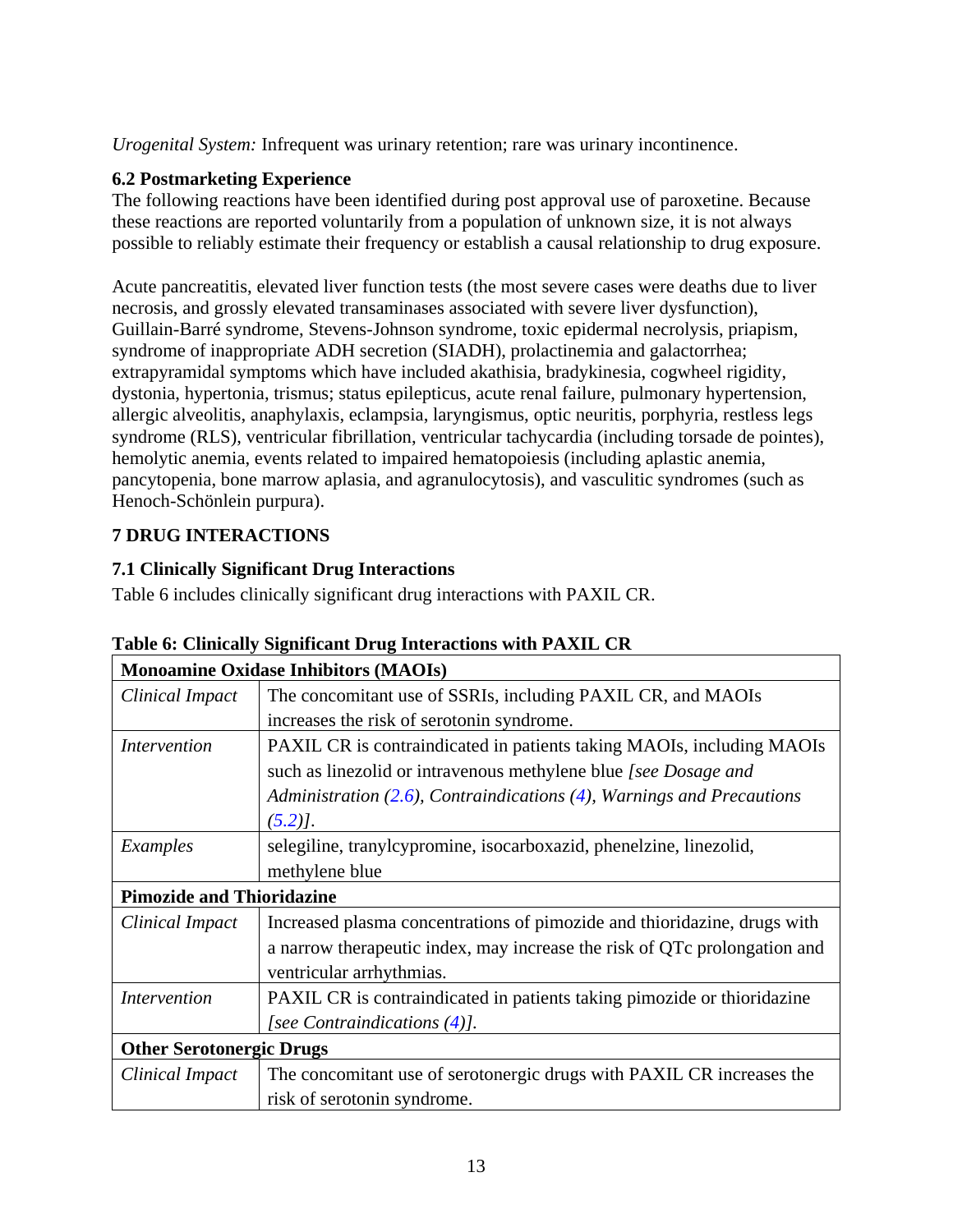| <i>Intervention</i>                | Monitor patients for signs and symptoms of serotonin syndrome,                |
|------------------------------------|-------------------------------------------------------------------------------|
|                                    | particularly during treatment initiation and dosage increases. If serotonin   |
|                                    | syndrome occurs, consider discontinuation of PAXIL CR and/or                  |
|                                    | concomitant serotonergic drugs [see Warnings and Precautions $(5.2)$ ].       |
| Examples                           | other SSRIs, SNRIs, triptans, tricyclic antidepressants, fentanyl, lithium,   |
|                                    | tramadol, tryptophan, buspirone, St. John's Wort                              |
|                                    | Drugs that Interfere with Hemostasis (antiplatelet agents and anticoagulants) |
| <b>Clinical Impact</b>             | The concurrent use of an antiplatelet agent or anticoagulant with PAXIL       |
|                                    | CR may potentiate the risk of bleeding.                                       |
| <i>Intervention</i>                | Inform patients of the increased risk of bleeding associated with the         |
|                                    | concomitant use of PAXIL CR and antiplatelet agents and anticoagulants.       |
|                                    | For patients taking warfarin, carefully monitor the international normalized  |
|                                    | ratio [see Warnings and Precautions $(5.5)$ ].                                |
| Examples                           | aspirin, clopidogrel, heparin, warfarin                                       |
|                                    | <b>Drugs Highly Bound to Plasma Protein</b>                                   |
| <b>Clinical Impact</b>             | PAXIL CR is highly bound to plasma protein. The concomitant use of            |
|                                    | PAXIL CR with another drug that is highly bound to plasma protein may         |
|                                    | increase free concentrations of PAXIL CR or other tightly-bound drugs in      |
|                                    | plasma.                                                                       |
| <b>Intervention</b>                | Monitor for adverse reactions and reduce dosage of PAXIL CR or other          |
|                                    | protein-bound drugs as warranted.                                             |
| Examples                           | warfarin                                                                      |
| <b>Drugs Metabolized by CYP2D6</b> |                                                                               |
| <b>Clinical Impact</b>             | PAXIL CR is a CYP2D6 inhibitor [see Clinical Pharmacology (12.3)].            |
|                                    | The concomitant use of PAXIL CR with a CYP2D6 substrate may increase          |
|                                    | the exposure of the CYP2D6 substrate.                                         |
| <i>Intervention</i>                | Decrease the dosage of a CYP2D6 substrate if needed with concomitant          |
|                                    | PAXIL CR use. Conversely, an increase in dosage of a CYP2D6 substrate         |
|                                    | may be needed if PAXIL CR is discontinued.                                    |
| Examples                           | propafenone, flecainide, atomoxetine, desipramine, dextromethorphan,          |
|                                    | metoprolol, nebivolol, perphenazine, tolterodine, venlafaxine, risperidone.   |
| <b>Tamoxifen</b>                   |                                                                               |
| <b>Clinical Impact</b>             | Concomitant use of tamoxifen with PAXIL CR may lead to reduced                |
|                                    | plasma concentrations of the active metabolite (endoxifen) and reduced        |
|                                    | efficacy of tamoxifen                                                         |
| <b>Intervention</b>                | Consider use of an alternative antidepressant little or no CYP2D6             |
|                                    | inhibition [see Warnings and Precautions $(5.11)$ ].                          |
| <b>Fosamprenavir/Ritonavir</b>     |                                                                               |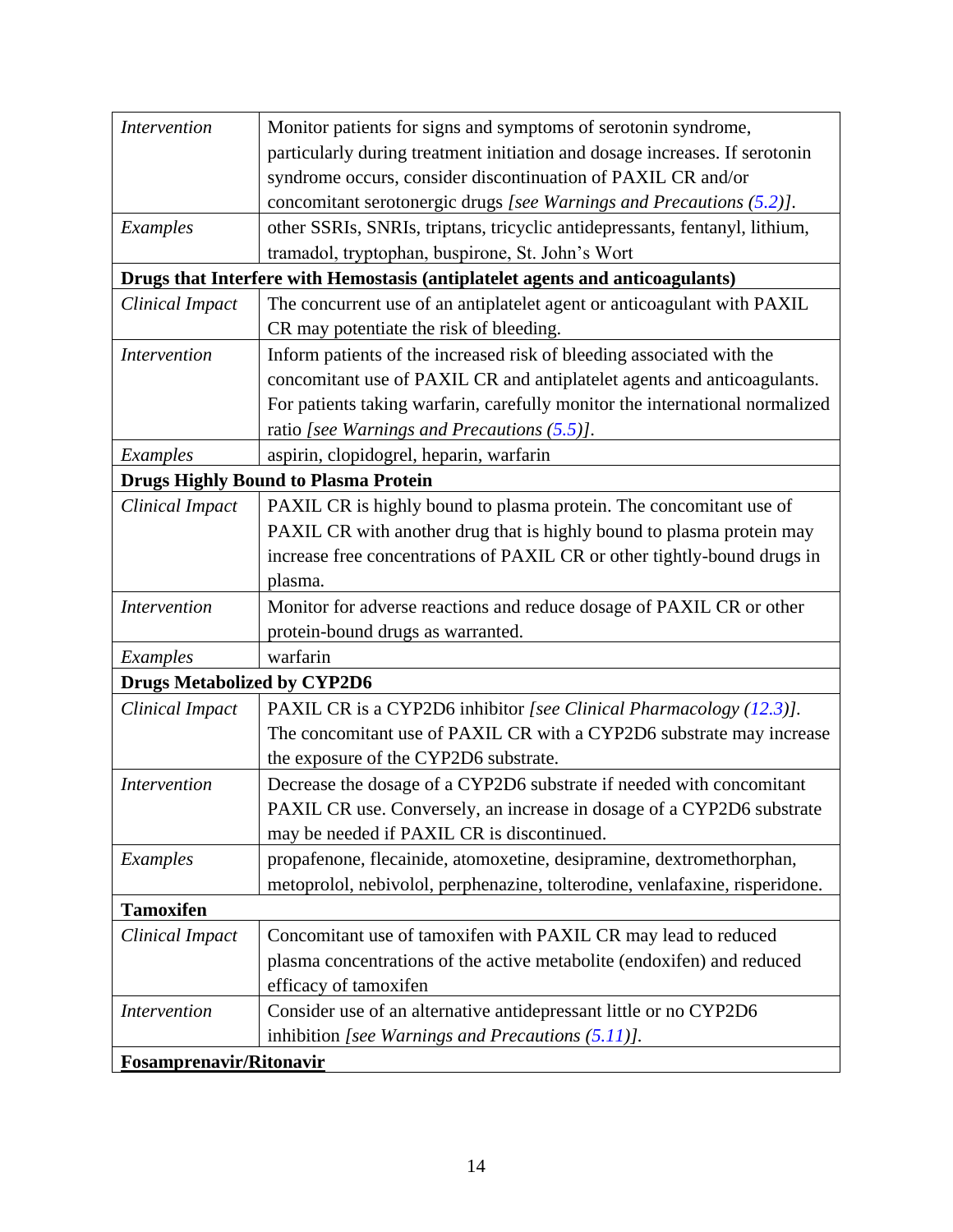| Clinical Impact     | Co-administration of fosamprenavir/ritonavir with paroxetine significantly              |
|---------------------|-----------------------------------------------------------------------------------------|
|                     | decreased plasma levels of paroxetine.                                                  |
| <i>Intervention</i> | Any dose adjustment should be guided by clinical effect (tolerability and<br>efficacy). |

# <span id="page-15-1"></span>**8 USE IN SPECIFIC POPULATIONS**

# <span id="page-15-0"></span>**8.1 Pregnancy**

Pregnancy Category D *[see Warnings and Precautions [\(5.14\)](#page-7-3)]*

Epidemiological studies have shown that infants exposed to paroxetine in the first trimester of pregnancy have an increased risk of congenital malformations, particularly cardiovascular malformations. If paroxetine is used during pregnancy, or if the patient becomes pregnant while taking paroxetine, advise the patient of the potential hazard to the fetus.

- A study based on Swedish national registry data demonstrated that infants exposed to paroxetine during pregnancy ( $n = 815$ ) had an increased risk of cardiovascular malformations (2% risk in paroxetine-exposed infants) compared to the entire registry population (1% risk), for an odds ratio (OR) of 1.8 (95% confidence interval 1.1 to 2.8). No increase in the risk of overall congenital malformations was seen in the paroxetine-exposed infants. The cardiac malformations in the paroxetine-exposed infants were primarily ventricular septal defects (VSDs) and atrial septal defects (ASDs). Septal defects range in severity from those that resolve spontaneously to those which require surgery.
- A separate retrospective cohort study from the United States (United Healthcare data) evaluated 5,956 infants of mothers dispensed antidepressants during the first trimester  $(n = 815$  for paroxetine). This study showed a trend towards an increased risk for cardiovascular malformations for paroxetine (risk of 1.5%) compared to other antidepressants (risk of 1%), for an OR of 1.5 (95% confidence interval 0.8 to 2.9). Of the 12 paroxetine-exposed infants with cardiovascular malformations, 9 had VSDs. This study also suggested an increased risk of overall major congenital malformations including cardiovascular defects for paroxetine (4% risk) compared to other (2% risk) antidepressants (OR 1.8; 95% confidence interval 1.2 to 2.8).
- Two large case-control studies using separate databases, each with >9,000 birth defect cases and >4,000 controls, found that maternal use of paroxetine during the first trimester of pregnancy was associated with a 2- to 3-fold increased risk of right ventricular outflow tract obstructions. In one study the OR was 2.5 (95% confidence interval, 1.0 to 6.0, 7 exposed infants) and in the other study the OR was 3.3 (95% confidence interval, 1.3 to 8.8, 6 exposed infants).

Other studies have found varying results as to whether there was an increased risk of overall, cardiovascular, or specific congenital malformations. A meta-analysis of epidemiological data over a 16-year period (1992 to 2008) on first trimester paroxetine use in pregnancy and congenital malformations included the above-noted studies in addition to others ( $n = 17$  studies that included overall malformations and  $n = 14$  studies that included cardiovascular malformations;  $n = 20$  distinct studies). While subject to limitations, this meta-analysis suggested an increased occurrence of cardiovascular malformations (prevalence odds ratio [POR] 1.5; 95% confidence interval 1.2 to 1.9) and overall malformations (POR 1.2; 95% confidence interval 1.1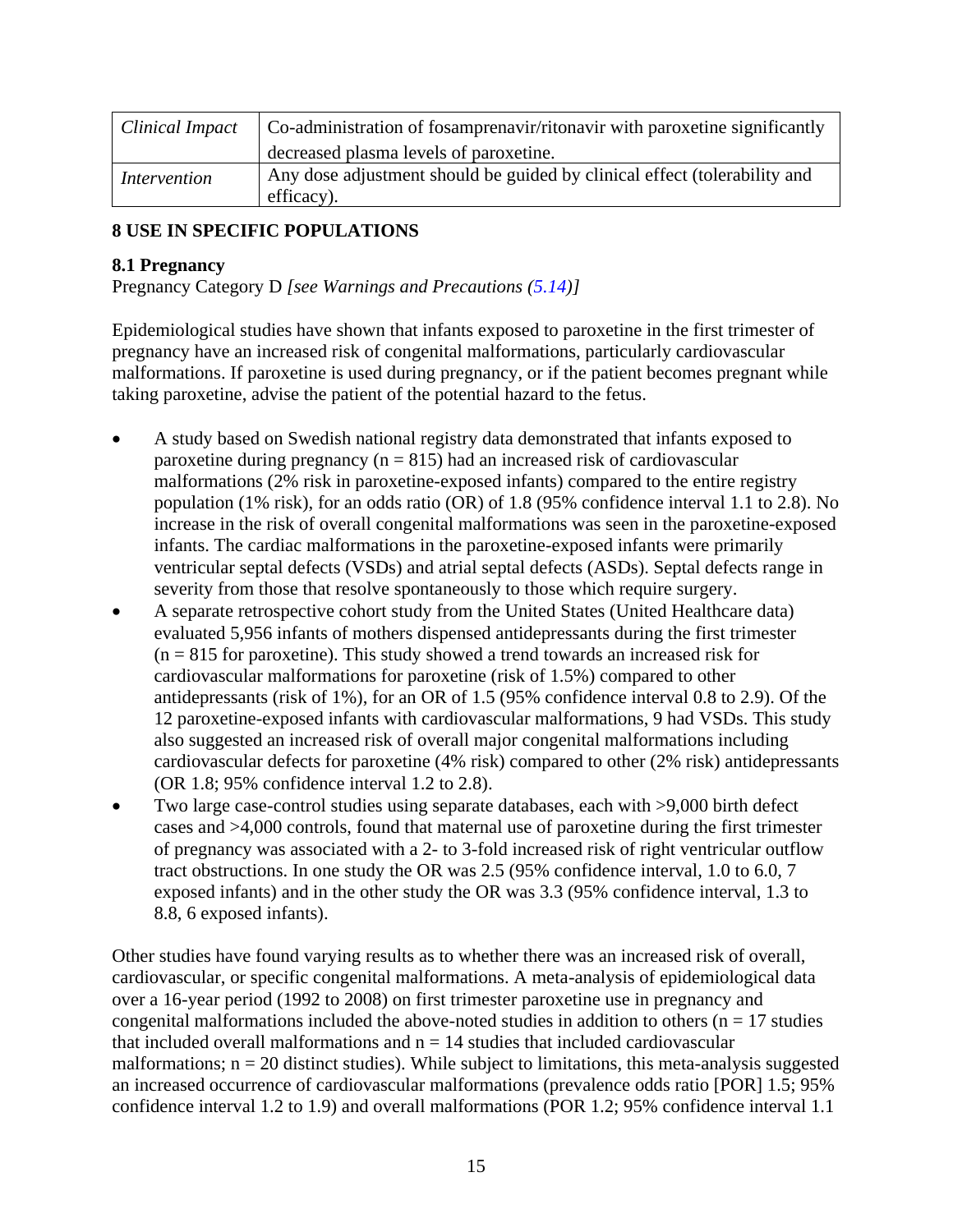to 1.4) with paroxetine use during the first trimester. It was not possible in this meta-analysis to determine the extent to which the observed prevalence of cardiovascular malformations might have contributed to that of overall malformations, nor was it possible to determine whether any specific types of cardiovascular malformations might have contributed to the observed prevalence of all cardiovascular malformations.

Unless the benefits of paroxetine to the mother justify continuing treatment, consideration should be given to either discontinuing paroxetine therapy or switching to another antidepressant *[see Warnings and Precautions [\(5.7\)](#page-6-3)]*. For women who intend to become pregnant or are in their first trimester of pregnancy, paroxetine should only be initiated after consideration of the other available treatment options *[see Warnings and Precautions [\(5.4\)](#page-5-1)]*.

Treatment of Pregnant Women During Their Third Trimester: Neonates exposed to SSRIs or serotonin and norepinephrine reuptake inhibitors (SNRIs), including PAXIL CR, late in the third trimester have developed complications requiring prolonged hospitalization, respiratory support, and tube feeding. Such complications can arise immediately upon delivery. Reported clinical findings have included respiratory distress, cyanosis, apnea, seizures, temperature instability, feeding difficulty, vomiting, hypoglycemia, hypotonia, hypertonia, hyperreflexia, tremor, jitteriness, irritability, and constant crying. These features are consistent with either a direct toxic effect of SSRIs and SNRIs or, possibly, a drug discontinuation syndrome. It should be noted that, in some cases, the clinical picture is consistent with serotonin syndrome *[see Warnings and Precautions [\(5.2\)](#page-4-1)].*

Exposure to SSRIs in late pregnancy may have an increased risk for persistent pulmonary hypertension of the newborn (PPHN). PPHN occurs in  $1 - 2$  per 1,000 live births in the general population and is associated with substantial neonatal morbidity and mortality. In a retrospective case-control study of 377 women whose infants were born with PPHN and 836 women whose infants were born healthy, the risk for developing PPHN was approximately six-fold higher for infants exposed to SSRIs after the  $20<sup>th</sup>$  week of gestation compared to infants who had not been exposed to antidepressants during pregnancy.

There have also been postmarketing reports of premature births in pregnant women exposed to paroxetine or other SSRIs.

When treating a pregnant woman with paroxetine during the third trimester, the physician should carefully consider both the potential risks and benefits of treatment *[see Dosage and Administration [\(2.5\)](#page-3-0)].* A prospective longitudinal study of 201 women with a history of major depression who were euthymic at the beginning of pregnancy. The women who discontinued antidepressant medication during pregnancy were more likely to experience a relapse of major depression than women who continued antidepressant medication.

Animal Findings: Reproduction studies were performed at doses up to 50 mg/kg/day in rats and 6 mg/kg/day in rabbits administered during organogenesis. These doses are approximately 6 (rat) and less than 2 (rabbit) times the maximum recommended human dose (MRHD  $-75$  mg) on an  $mg/m<sup>2</sup>$  basis. These studies have revealed no evidence of malformations. However, in rats, there was an increase in pup deaths during the first 4 days of lactation when dosing occurred during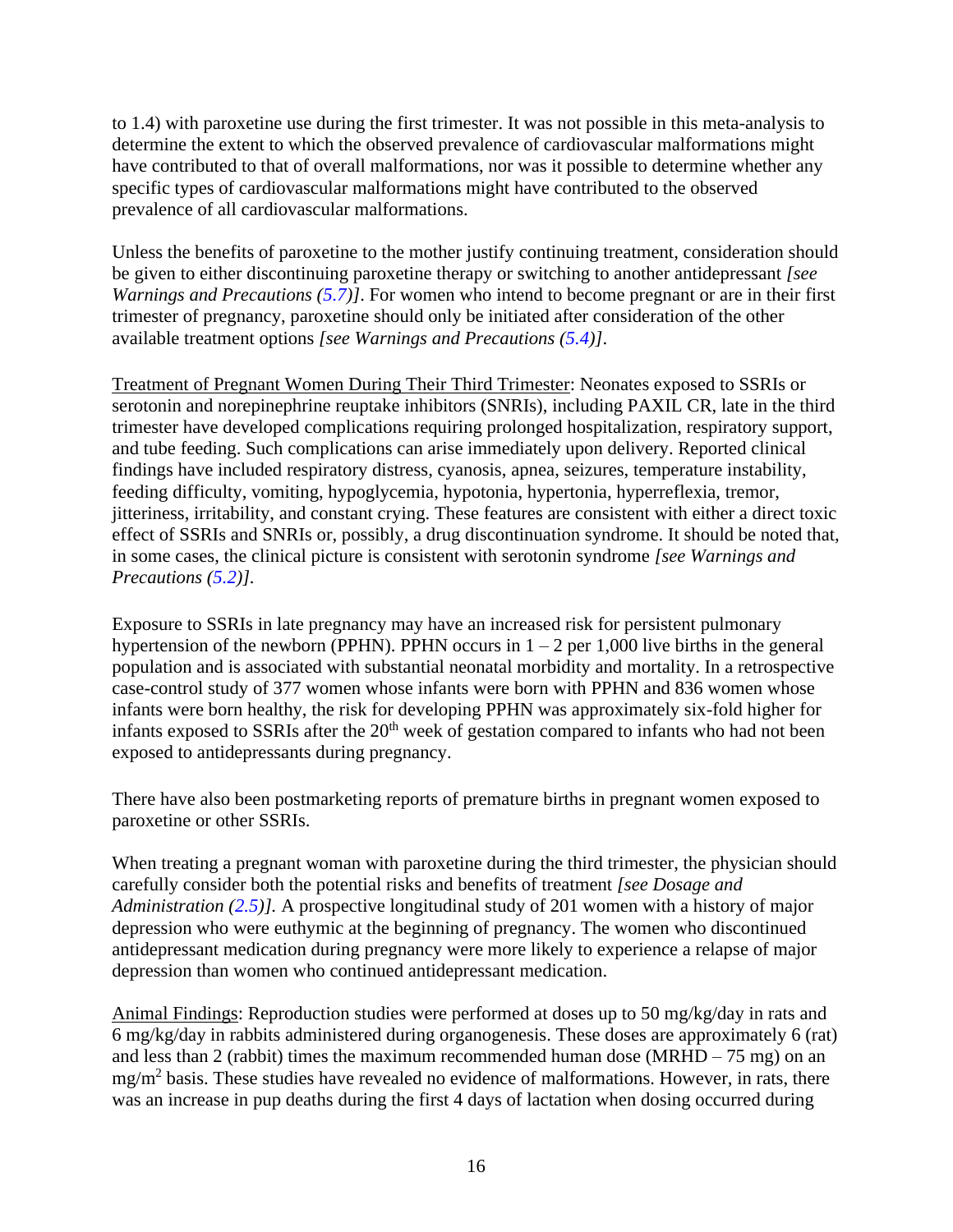the last trimester of gestation and continued throughout lactation. This effect occurred at a dose of 1 mg/kg/day or approximately one-thirteens of the MRHD on an mg/m<sup>2</sup> basis. The no-effect dose for rat pup mortality was not determined. The cause of these deaths is not known.

# <span id="page-17-1"></span>**8.3 Nursing Mothers**

Like many other drugs, paroxetine is secreted in human milk. Because of the potential for serious adverse reactions in nursing infants from PAXIL CR, a decision should be made whether to discontinue nursing or to discontinue the drug, taking into account the importance of the drug to the mother.

# <span id="page-17-0"></span>**8.4 Pediatric Use**

The safety and effectiveness of PAXIL CR in pediatric patients have not been established *[see Boxed Warning, Warnings and Precautions [\(5.1\)](#page-4-0)].*

Three placebo-controlled trials in 752 pediatric patients with MDD have been conducted with immediate-release paroxetine, and effectiveness was not established in pediatric patients.

Decreased appetite and weight loss have been observed in association with the use of SSRIs.

In placebo-controlled clinical trials conducted with pediatric patients, the following adverse reactions were reported in at least 2% of pediatric patients treated with immediate-release paroxetine hydrochloride and at a rate at least twice that for pediatric patients receiving placebo: emotional lability (including self-harm, suicidal thoughts, attempted suicide, crying, and mood fluctuations), hostility, decreased appetite, tremor, sweating, hyperkinesia, and agitation.

Adverse reactions upon discontinuation of treatment with immediate-release paroxetine hydrochloride in the pediatric clinical trials that included a taper phase regimen, which occurred in at least 2% of patients and at a rate at least twice that of placebo, were: emotional lability (including suicidal ideation, suicide attempt, mood changes, and tearfulness), nervousness, dizziness, nausea, and abdominal pain*.*

# <span id="page-17-2"></span>**8.5 Geriatric Use**

SSRIs and SNRIs, including PAXIL CR, have been associated with cases of clinically significant hyponatremia in elderly patients, who may be at greater risk for this adverse reaction *[see Warnings and Precautions [\(5.9\)](#page-6-4)].*

In premarketing clinical trials with immediate-release paroxetine hydrochloride, 17% of paroxetine treated patients (approximately 700) were 65 years or older. Pharmacokinetic studies revealed a decreased clearance in the elderly, and a lower starting dose is recommended; however, no overall differences in safety or effectiveness were observed between these subjects and younger subjects *[see Dosage and Administration [\(2.5\)](#page-3-0), Clinical Pharmacology [\(12.3\)](#page-19-3)].*

# <span id="page-17-3"></span>**8.6 Renal and/or Hepatic Impairment**

Increased plasma concentrations of paroxetine occur in patients with renal and hepatic impairment. The initial dosage should be reduced in patients with severe renal impairment and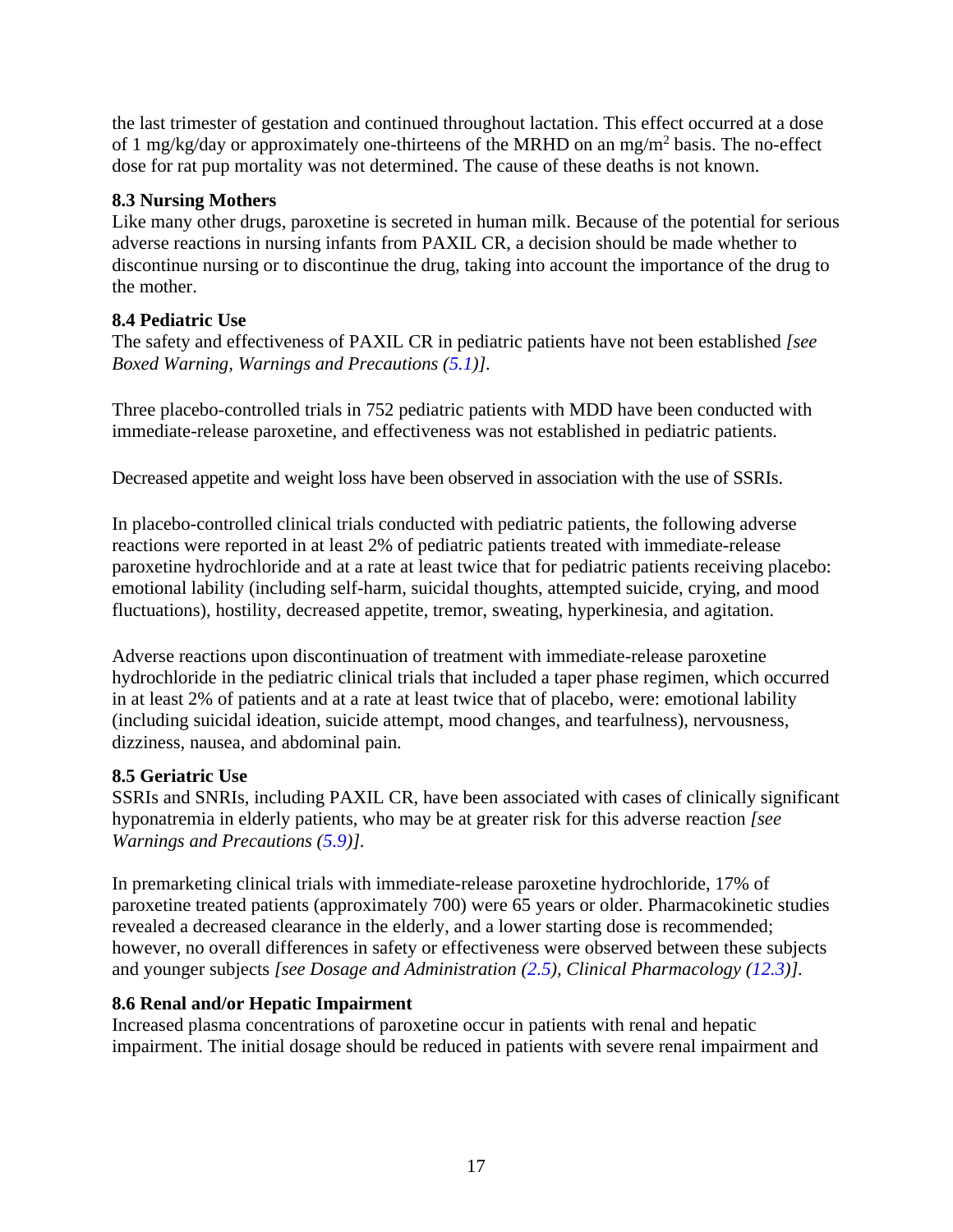patients with severe hepatic impairment *[see Dosage and Administration [\(2.5\)](#page-3-0) and Clinical Pharmacology [\(12.3\)](#page-19-3)].*

# <span id="page-18-0"></span>**10 OVERDOSAGE**

The following have been reported with paroxetine tablet overdosage:

- Seizures, which may be delayed, and altered mental status including coma.
- Cardiovascular toxicity, which may be delayed, including QRS and QTc interval prolongation. Hypertension most commonly seen, but rarely can see hypotension alone or with co-ingestants including alcohol.
- Serotonin syndrome (patients with a multiple drug overdosage with other proserotonergic drugs may have a higher risk).

Gastrointestinal decontamination with activated charcoal should be considered in patients who present early after a paroxetine overdose.

Consider contacting a Poison Center (1-800-222-1222) or a medical toxicologist for additional overdosage management recommendations.

# <span id="page-18-1"></span>**11 DESCRIPTION**

PAXIL CR, contains paroxetine hydrochloride, an SSRI. It is the hydrochloride salt of a phenylpiperidine compound identified chemically as (-)-*trans*-4*R-*(4'-fluorophenyl)-3*S*-[(3',4' methylenedioxyphenoxy) methyl] piperidine hydrochloride hemihydrate and has the empirical formula of  $C_{19}H_{20}FNO_3\bullet HCl\bullet 1/2H_2O$ . The molecular weight is 374.8 g/mol (329.4 g/mol as free base). The structural formula of paroxetine hydrochloride is:



Paroxetine hydrochloride is an odorless, off-white powder, having a melting point range of 120<sup>o</sup> C to 138 $\degree$ C and a solubility of 5.4 mg/mL in water.

PAXIL CR tablets are intended for oral administration. Each extended-release tablet contains 12.5 mg, 25 mg, or 37.5 mg paroxetine equivalent to 14.25 mg, 28.51 mg, or 42.76 mg of paroxetine hydrochloride, respectively. One layer of the tablet consists of a degradable barrier layer and the other contains the active material in a hydrophilic matrix.

Inactive ingredients consist of glyceryl behenate, hypromellose, lactose monohydrate, magnesium stearate, methacrylic acid copolymer type C, polyethylene glycols, polysorbate 80, polyvinylpyrrolidone, silicon dioxide, sodium lauryl sulfate, talc, titanium dioxide, triethyl citrate and the following colorants: D&C Red No. 30 aluminum lake (25 mg), D&C Yellow No. 10 aluminum lake (12.5 mg), FD&C Blue No. 2 aluminum lake (37.5 mg), FD&C Yellow No. 6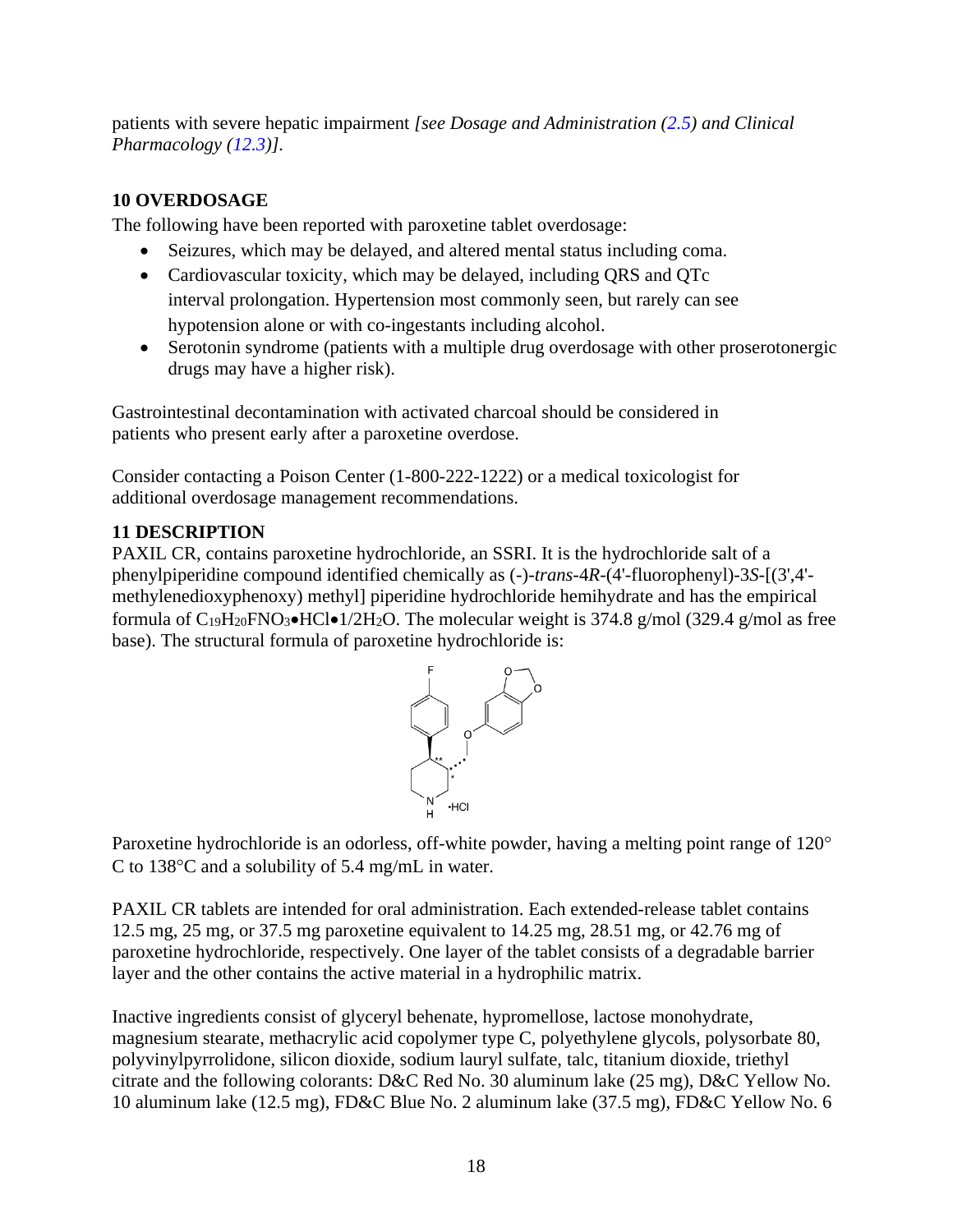aluminum lake (12.5 mg), red ferric oxide (25 mg) and Yellow ferric oxide (12.5 mg and 37.5 mg).

# <span id="page-19-0"></span>**12 CLINICAL PHARMACOLOGY**

# <span id="page-19-1"></span>**12.1 Mechanism of Action**

The mechanism of action of paroxetine in the treatment of major depressive disorder (MDD), panic disorder (PD), social anxiety disorder (SAD), and premenstrual dysphoric disorder (PMDD) is unknown, but is presumed to be linked to potentiation of serotonergic activity in the central nervous system resulting from inhibition of neuronal reuptake of serotonin (5-HT).

# <span id="page-19-2"></span>**12.2 Pharmacodynamics**

Studies at clinically relevant doses in humans have demonstrated that paroxetine blocks the uptake of serotonin into human platelets. *In vitro* studies in animals also suggest that paroxetine is a potent and highly selective inhibitor of neuronal serotonin reuptake (SSRI) and has only very weak effects on norepinephrine and dopamine neuronal reuptake.

# <span id="page-19-3"></span>**12.3 Pharmacokinetics**

# Absorption

Tablets of PAXIL CR contain a degradable polymeric matrix designed to control the dissolution rate of paroxetine over a period of approximately 4 to 5 hours. In addition to controlling the rate of drug release *in vivo*, an enteric coat delays the start of drug release until tablets of PAXIL CR have left the stomach.

Paroxetine extended-release tablets are completely absorbed after oral dosing of a solution of the hydrochloride salt. In a study in which normal male and female subjects  $(n = 23)$  received single oral doses of PAXIL CR at 4 dosage strengths (12.5 mg, 25 mg, 37.5 mg, and 50 mg), paroxetine Cmax and AUC0-inf increased disproportionately with dose (as seen also with immediate-release formulations). Mean  $C_{\text{max}}$  and  $AUC_{0\text{-inf}}$  values at these doses were 2.0, 5.5, 9.0, and 12.5 ng/mL, and 121, 261, 338, and 540 ng•hr. /mL, respectively. T<sub>max</sub> was observed typically between 6 and 10 hours post-dose, reflecting a reduction in absorption rate compared with immediate-release formulations. The bioavailability of 25 mg PAXIL CR is not affected by food.

# **Distribution**

Paroxetine distributes throughout the body, including the CNS, with only 1% remaining in the plasma.

Approximately 95% and 93% of paroxetine is bound to plasma protein at 100 ng/mL and 400 ng/mL, respectively. Under clinical conditions, paroxetine concentrations would normally be less than 400 ng/mL. Paroxetine does not alter the *in vitro* protein binding of phenytoin or warfarin.

# Elimination

# *Metabolism*

The mean elimination half-life of paroxetine was 15 to 20 hours throughout a range of single doses of PAXIL CR (12.5 mg, 25 mg, 37.5 mg, and 50 mg). During repeated administration of PAXIL CR (25 mg once daily), steady state was reached within 2 weeks (i.e., comparable to immediate-release formulations). In a repeat-dose study in which normal male and female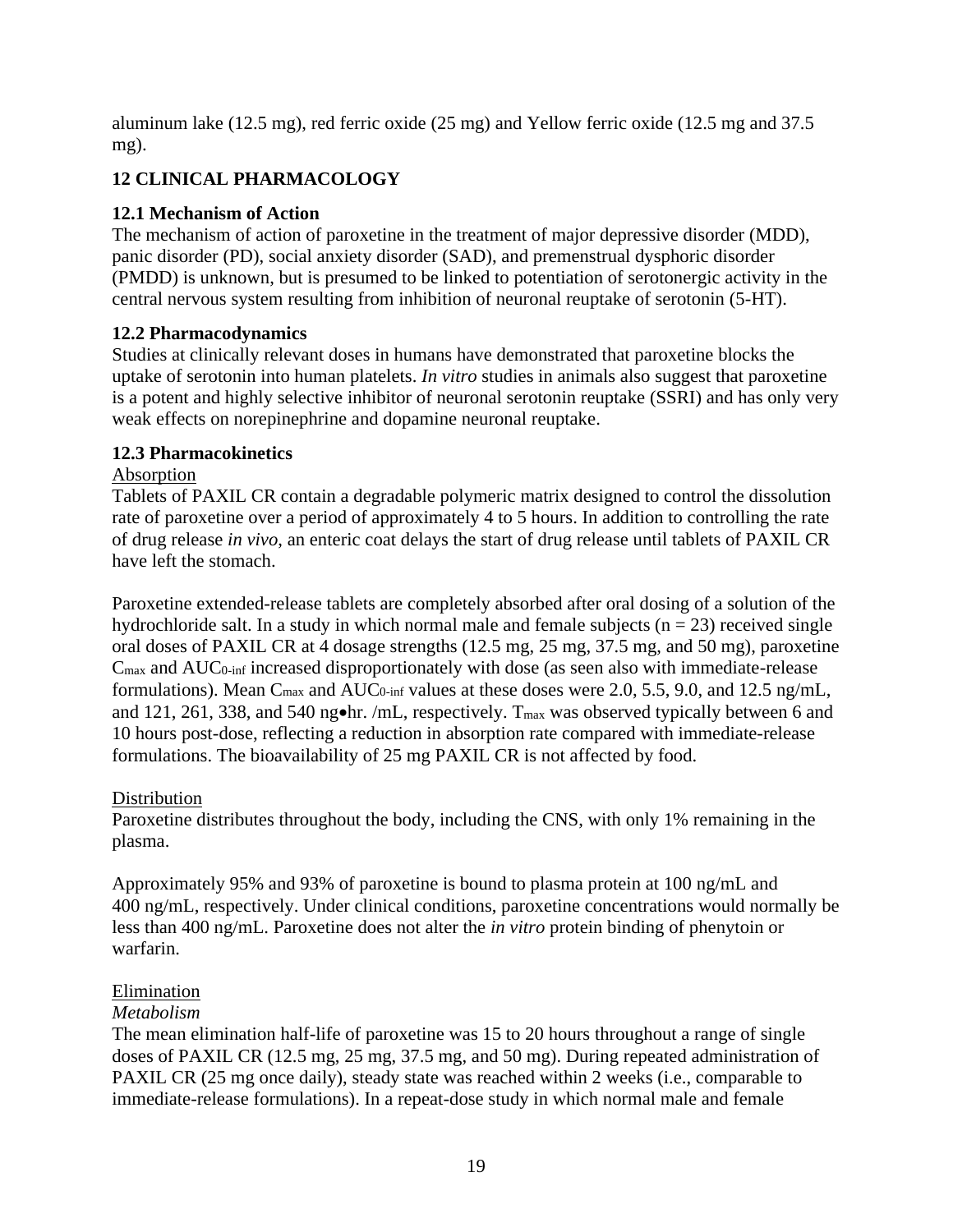subjects ( $n = 23$ ) received PAXIL CR (25 mg daily), mean steady state C<sub>max</sub>, C<sub>min</sub>, and AUC<sub>0-24</sub> values were 30 ng/mL, 20 ng/mL, and 550 ng•hr./mL, respectively.

Based on studies using immediate-release formulations, steady-state drug exposure based on AUC0-24 was several-fold greater than would have been predicted from single-dose data. The excess accumulation is a consequence of the fact that 1 of the enzymes that metabolizes paroxetine is readily saturable.

In steady-state dose proportionality studies involving elderly and nonelderly patients, at doses of the immediate-release formulation of 20 mg to 40 mg daily for the elderly and 20 mg to 50 mg daily for the nonelderly, some nonlinearity was observed in both populations, again reflecting a saturable metabolic pathway (Figure 3).

Paroxetine is extensively metabolized after oral administration. The principal metabolites are polar and conjugated products of oxidation and methylation, which are readily cleared. Conjugates with glucuronic acid and sulfate predominate, and major metabolites have been isolated and identified. Data indicate that the metabolites have no more than 1/50 the potency of the parent compound at inhibiting serotonin uptake. The metabolism of paroxetine is accomplished in part by CYP2D6. Saturation of this enzyme at clinical doses appears to account for the nonlinearity of paroxetine kinetics with increasing dose and increasing duration of treatment. The role of this enzyme in paroxetine metabolism also suggests potential drug-drug interactions *[see Drug Interactions [\(7.3\)](#page-15-1)].*

## *Excretion*

Approximately 64% of a 30-mg oral solution dose of paroxetine was excreted in the urine with 2% as the parent compound and 62% as metabolites over a 10-day post-dosing period. About 36% was excreted in the feces (probably via the bile), mostly as metabolites and less than 1% as the parent compound over the 10-day post-dosing period.

The elimination half-life is approximately 15 to 20 hours after a single dose of PAXIL CR. Paroxetine metabolism is mediated in part by CYP2D6, and the metabolites are primarily excreted in the urine and to some extent in the feces. Pharmacokinetic behavior of paroxetine has not been evaluated in subjects who are deficient in CYP2D6 (poor metabolizers).

#### Drug Interaction Studies

There are clinically significant, known drug interactions between paroxetine and other drugs *[see Drug Interactions [\(7\)](#page-13-2)].*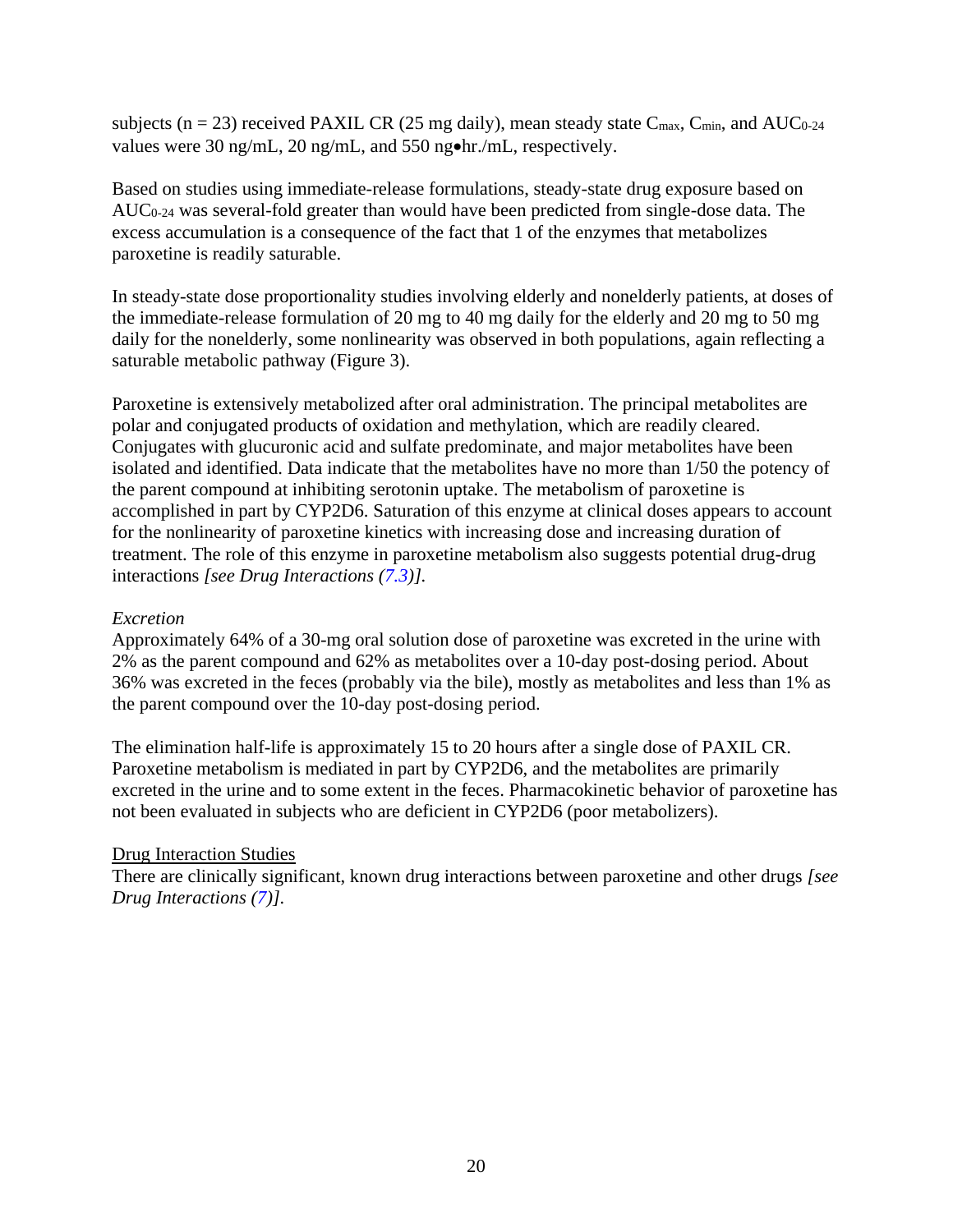**Figure 1. Impact of Paroxetine on the Pharmacokinetics of Co-Administered Drugs (log scale)**



**Figure 2. Impact of Co-Administered Drugs on the Pharmacokinetics of Paroxetine**



Theophylline: Reports of elevated theophylline levels associated with immediate-release paroxetine treatment have been reported. While this interaction has not been formally studied, it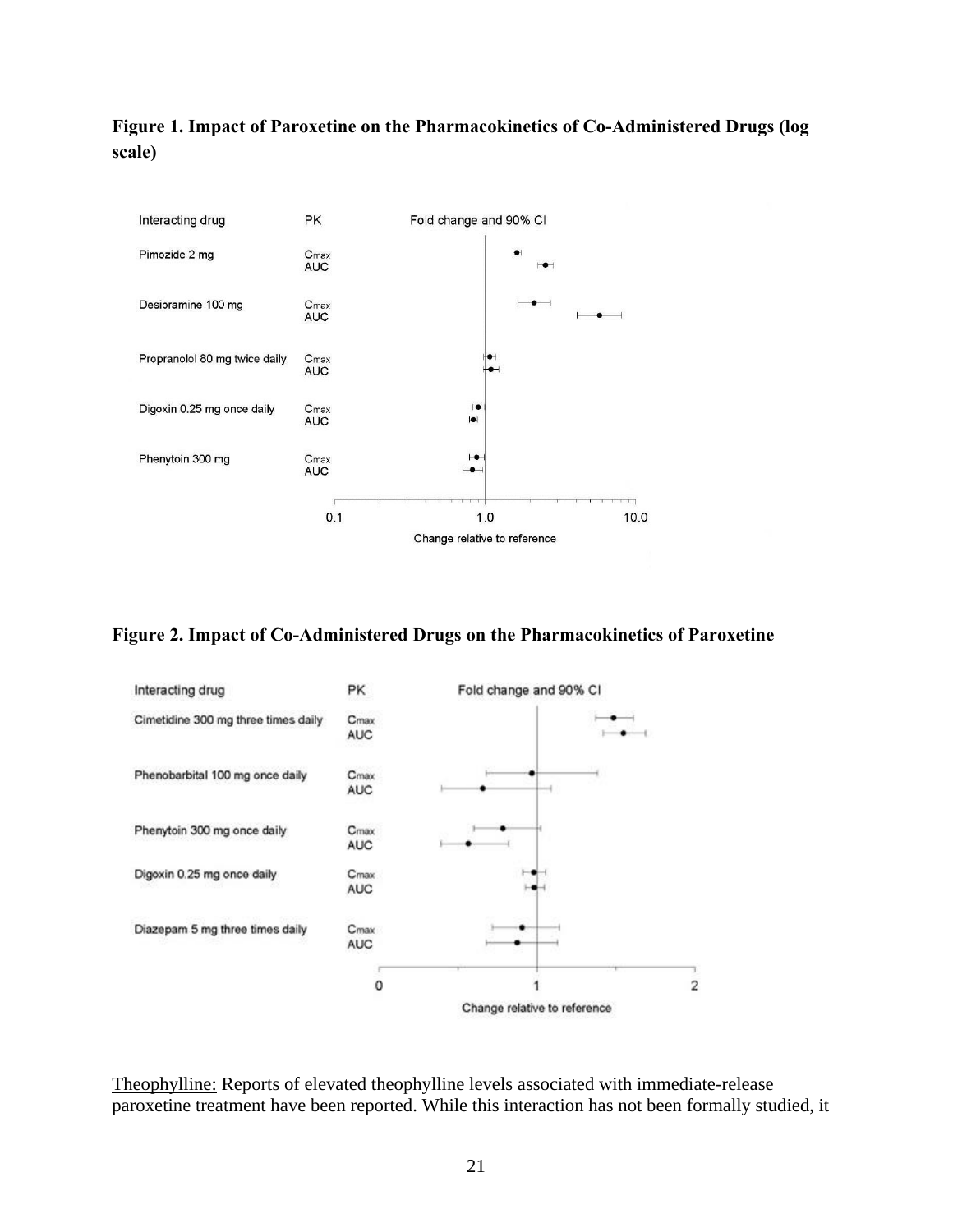is recommended that theophylline levels be monitored when these drugs are concurrently administered.

## *Drugs Metabolized by Cytochrome CYP3A4*

An *in vivo* interaction study involving the coadministration under steady-state conditions of paroxetine and terfenadine, a substrate for CYP3A4, revealed no effect of paroxetine on terfenadine pharmacokinetics. In addition, *in vitro* studies have shown ketoconazole, a potent inhibitor of CYP3A4 activity, to be at least 100 times more potent than paroxetine as an inhibitor of the metabolism of several substrates for this enzyme, including terfenadine, astemizole, cisapride, triazolam, and cyclosporine. Paroxetine's extent of inhibition of CYP3A4 activity is not expected to be of clinical significance.

## Specific Populations

The impact of specific populations on the pharmacokinetics of paroxetine are shown in Figure 3.





# <span id="page-22-0"></span>**13 NONCLINICAL TOXICOLOGY**

# <span id="page-22-1"></span>**13.1 Carcinogenesis, Mutagenesis, Impairment of Fertility**

## **Carcinogenesis**

Two-year carcinogenicity studies were conducted in rodents given paroxetine in the diet at 1, 5, and 25 mg/kg/day (mice) and 1, 5, and 20 mg/kg/day (rats). These doses are up to approximately 1.6 (mouse) and 2.5 (rat) times the MRHD on an mg/m<sup>2</sup> basis. There was a significantly greater number of male rats in the high-dose group with reticulum cell sarcomas (1/100, 0/50, 0/50, and 4/50 for control, low-, middle-, and high-dose groups, respectively) and a significantly increased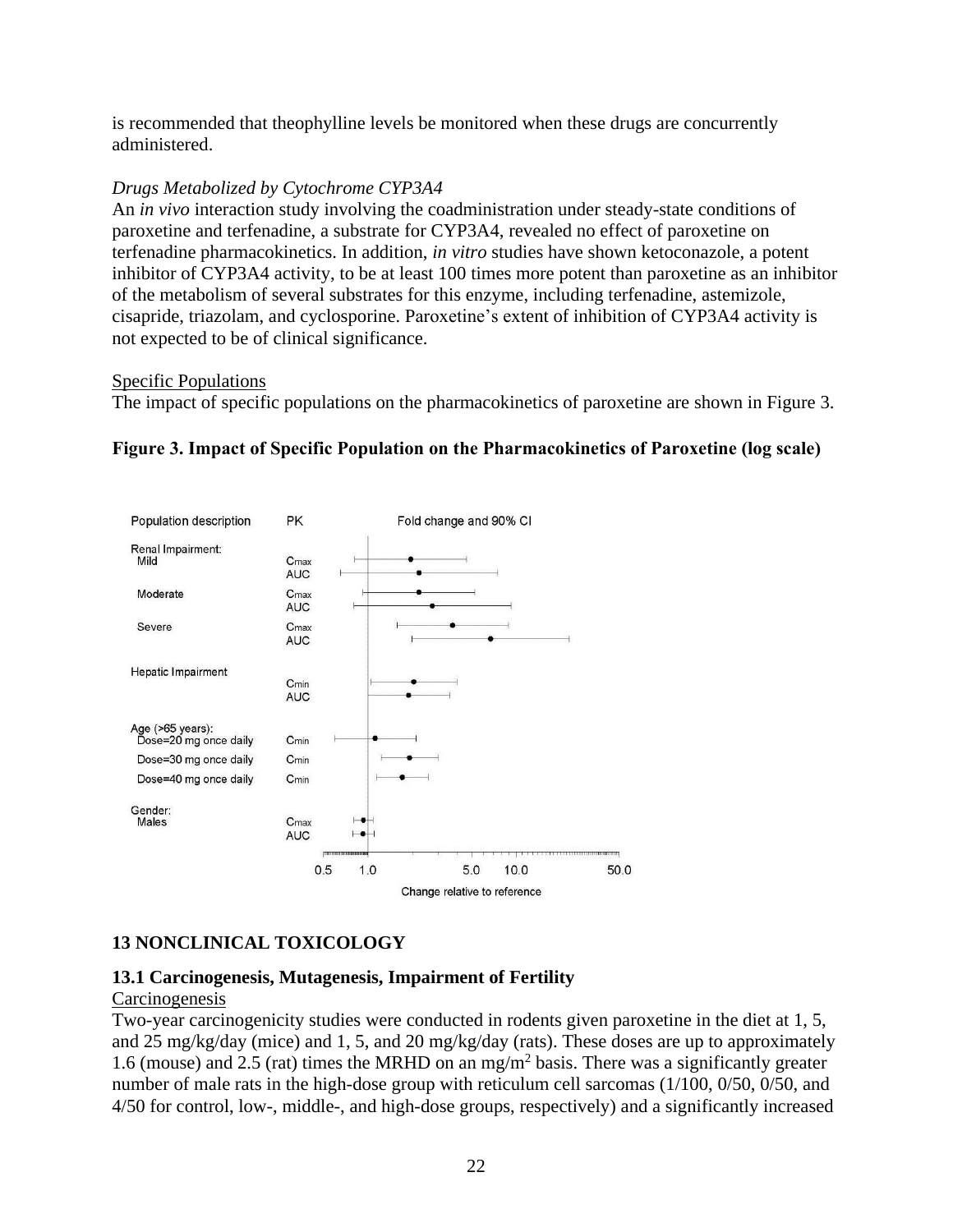linear trend across dose groups for the occurrence of lymphoreticular tumors in male rats. Female rats were not affected. Although there was a dose-related increase in the number of tumors in mice, there was no drug-related increase in the number of mice with tumors. The relevance of these findings to humans is unknown.

## **Mutagenesis**

Paroxetine produced no genotoxic effects in a battery of 5 *in vitro* and 2 *in vivo* assays that included the following: Bacterial mutation assay, mouse lymphoma mutation assay, unscheduled DNA synthesis assay, and tests for cytogenetic aberrations *in vivo* in mouse bone marrow and *in vitro* in human lymphocytes and in a dominant lethal test in rats.

## Impairment of Fertility

Some clinical studies have shown that SSRIs (including paroxetine) may affect sperm quality during SSRI treatment, which may affect fertility in some men.

A reduced pregnancy rate was found in reproduction studies in rats at a dose of paroxetine of 15 mg/kg/day, which is approximately twice the MRHD on an mg/m<sup>2</sup> basis. Irreversible lesions occurred in the reproductive tract of male rats after dosing in toxicity studies for 2 to 52 weeks. These lesions consisted of vacuolation of epididymal tubular epithelium at 50 mg/kg/day and atrophic changes in the seminiferous tubules of the testes with arrested spermatogenesis at 25 mg/kg/day (approximately 6 and 3 times the MRHD on an mg/m<sup>2</sup> basis).

# <span id="page-23-0"></span>**14 CLINICAL STUDIES**

# <span id="page-23-1"></span>**14.1 Major Depressive Disorder**

The efficacy of PAXIL CR as a treatment for major depressive disorder (MDD) was established in two 12-week, multicenter, randomized, double-blind, placebo-controlled, flexible dose studies with PAXIL CR (Study 1 and Study 2) in adult patients who met Diagnostic and Statistical Manual of Mental Disorders (DSM)-IV criteria for MDD. Study 1 and 2 included patients 18 to 65 years old who received PAXIL CR doses of 25 to 62.5 mg/day (N= 212) or placebo (N= 211) once daily compared to immediate-release paroxetine 20 to 50 mg (N=217). A third 12-week, multicenter, randomized, double-blind, placebo-controlled, flexible dose study with PAXIL CR (Study 3) included elderly patients, ranging in age from 60 to 88 years old and used PAXIL CR doses of 12.5 to 50 mg/day ( $N=104$ ) or placebo ( $N=109$ ) once daily compared to immediaterelease paroxetine 10 to 40 mg ( $N=106$ ). In all three studies, PAXIL CR was statistically superior to placebo in improving depressive symptoms as measured by the following: the mean change from baseline in the Hamilton Depression Rating Scale (HDRS) total score at Week 12, the mean change from baseline in the Hamilton Depressed Mood item score at Week 12, and the mean change from baseline in the Clinical Global Impression (CGI)–Severity of Illness score.

Long-term efficacy of paroxetine for treatment of MDD in outpatients was established with one randomized withdrawal study with immediate-release paroxetine. Patients who responded to immediate-release paroxetine (HDRS total score <8) during an initial 8-week open-label treatment phase were then randomized to continue immediate-release paroxetine or placebo, for up to 1 year. Patients treated with immediate-release paroxetine demonstrated a statistically significant lower relapse rate during the withdrawal phase (15%) compared to those on placebo (39%). Effectiveness was similar for male and female patients.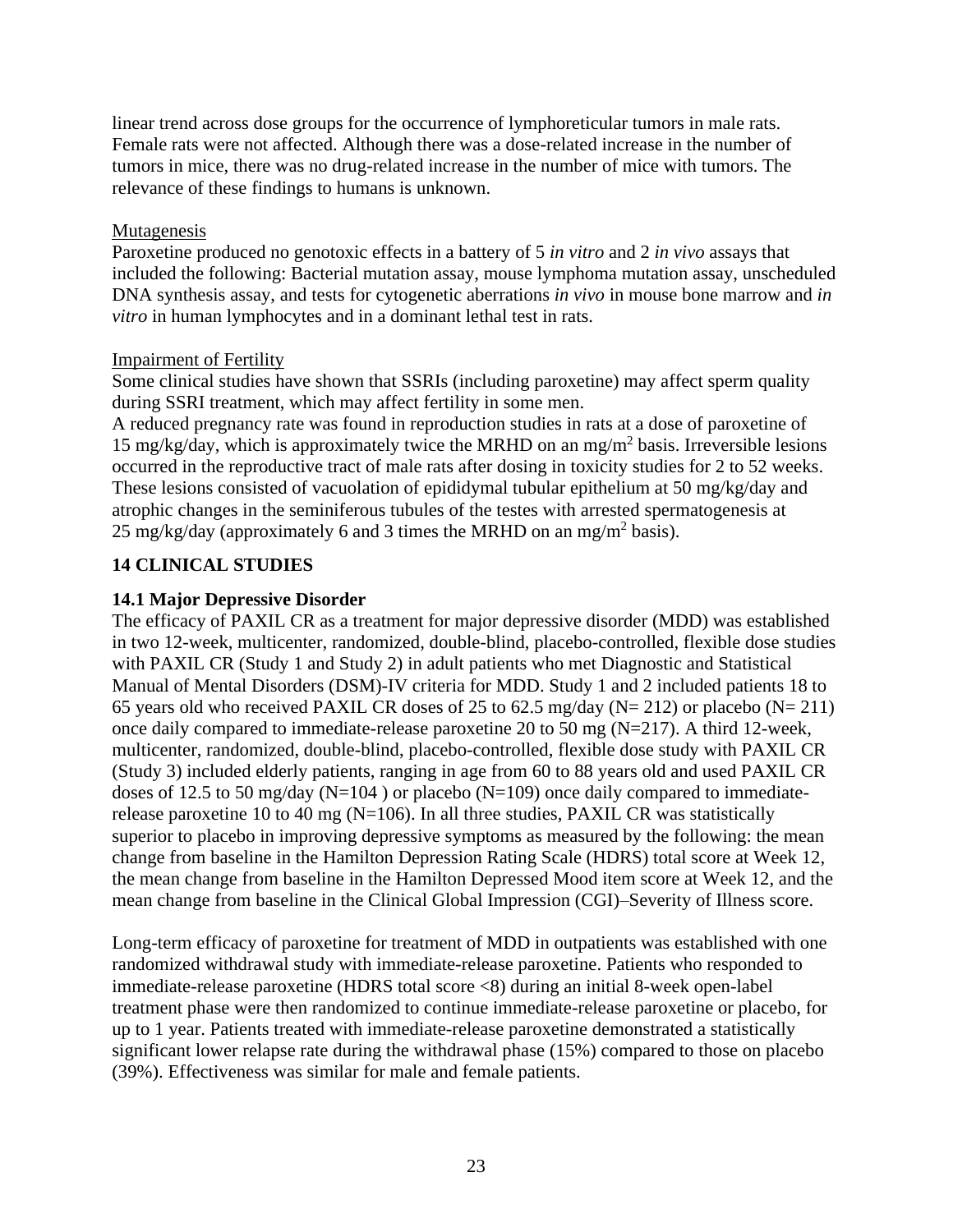## <span id="page-24-0"></span>**14.2 Panic Disorder**

The effectiveness of PAXIL CR in the treatment of panic disorder (PD) was evaluated in three 10-week, multicenter, flexible-dose studies (Studies 4, 5, and 6) comparing PAXIL CR (12.5 to 75 mg daily) to placebo in adult outpatients 19 to 72 years of age who met panic disorder (with or without agoraphobia) criteria according to DSM-IV. These trials were assessed on the basis of their outcomes on 3 variables: (1) the proportions of patients free of full panic attacks at Week 10; (2) change from baseline to Week 10 in the median number of full panic attacks; and (3) change from baseline to Week 10 in the median Clinical Global Impression Severity score. For Studies 4 and 5, PAXIL CR was superior to placebo on 2 of these 3 variables. Study 6 failed to consistently demonstrate a statistically significant difference between PAXIL CR and placebo on any of these variables.

For all 3 studies, the mean dose of PAXIL CR for completers at Week 10 was approximately 50 mg/day. Subgroup analyses did not indicate that there were any differences in treatment outcomes as a function of age or gender.

Long-term maintenance effects of paroxetine in patients with PD were demonstrated in a randomized-withdrawal study using immediate-release paroxetine. Patients who were responders during a 10-week, double-blind trial (followed by a 3-month double-blind maintenance phase) of immediate-release paroxetine were re-randomized to continue immediate-release paroxetine or placebo in a 3-month, double-blind withdrawal phase. Patients randomized to immediate-release paroxetine were statistically significantly less likely to relapse than placebo-treated patients.

## <span id="page-24-1"></span>**14.3 Social Anxiety Disorder**

The efficacy of PAXIL CR as a treatment for social anxiety disorder (SAD) was established, in part, on the basis of extrapolation from the established effectiveness of immediate-release paroxetine in the treatment of SAD. In addition, the effectiveness of PAXIL CR in the treatment of SAD was demonstrated in one 12-week, multicenter, double-blind, flexible-dose, placebo-controlled study of adult outpatients with a primary diagnosis of SAD by DSM-IV criteria (Study 7). In Study 7, the effectiveness of PAXIL CR (12.5 to 37.5 mg daily) compared to placebo was evaluated on the basis of (1) change from baseline in the Liebowitz Social Anxiety Scale (LSAS) total score at Week 12 and (2) the proportion of responders who scored 1 or 2 (very much improved or much improved) on the CGI Global Improvement score at Week 12.

In Study 7, PAXIL CR demonstrated statistically significant superiority over placebo on both the change on LSAS total score at Week 12 and the CGI Improvement responder criterion at Week 12. For patients who completed the trial, 64% of patients treated with PAXIL CR compared to 35% of patients treated with placebo were CGI Improvement responders at Week 12.

Subgroup analyses did not indicate that there were any differences in treatment outcomes as a function of gender. Subgroup analyses of studies utilizing the immediate-release formulation of paroxetine generally did not indicate differences in treatment outcomes as a function of age, race, or gender.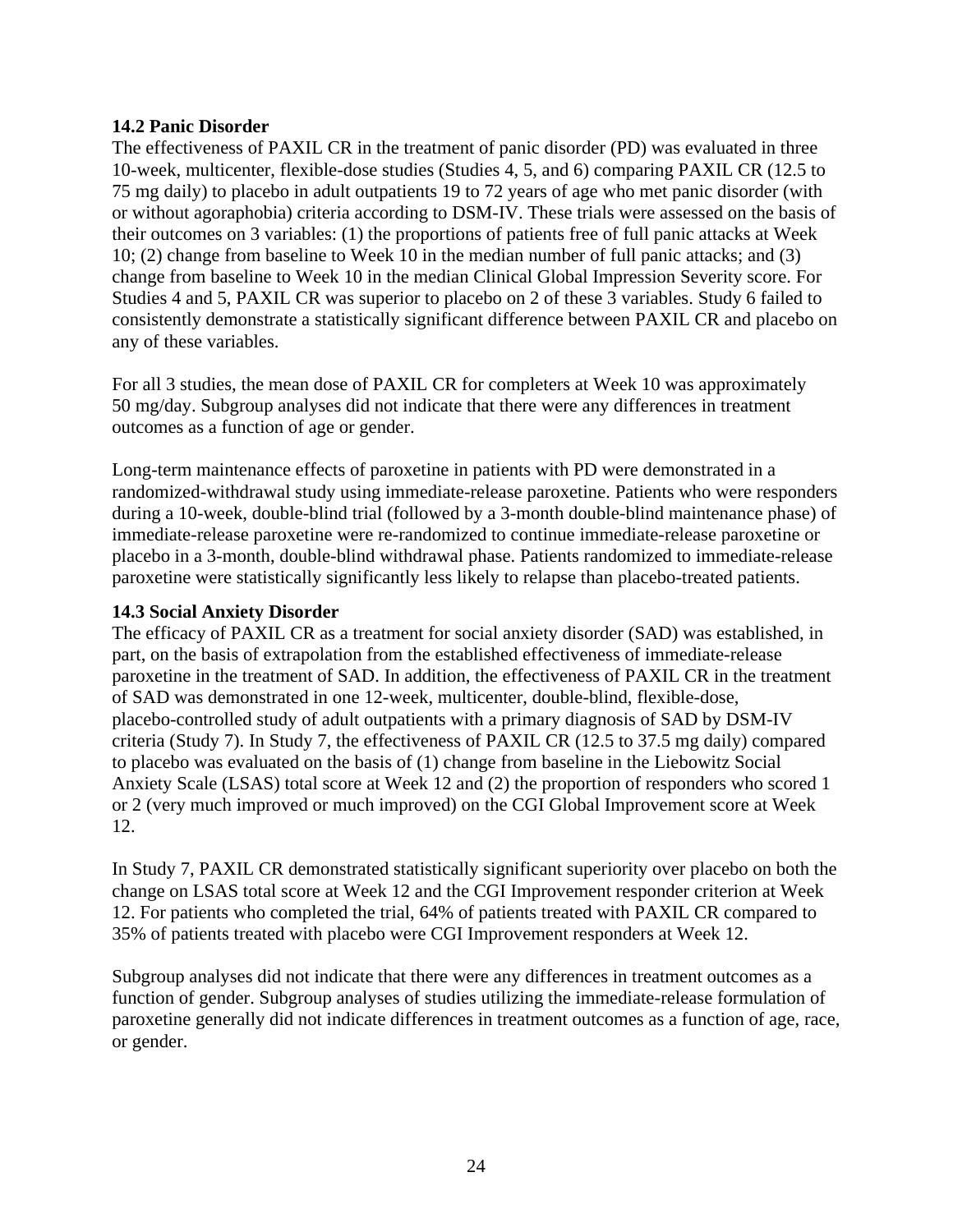# <span id="page-25-1"></span>**14.4 Premenstrual Dysphoric Disorder**

The effectiveness of PAXIL CR for the treatment of Premenstrual Dysphoric Disorder (PMDD) utilizing a continuous dosing regimen has been established in 2 placebo-controlled trials in female patients ages 18 to 46 (Studies 8 and 9 [N=672]). Patients in these trials met DSM-IV criteria for PMDD. Of 1,030 patients including Study 10, who were treated with daily doses of PAXIL CR 12.5 or 25 mg/day, or placebo continuously throughout the menstrual cycle for a period of 3 menstrual cycles, the mean duration of the PMDD symptoms was approximately  $11 \pm 7$  years. Patients on systemic hormonal contraceptives were excluded from these trials. Therefore, the efficacy of PAXIL CR in combination with systemic (including oral) hormonal contraceptives for the continuous daily treatment of PMDD is unknown.

The VAS score is a patient-rated instrument that mirrors the diagnostic criteria of PMDD as identified in the DSM-IV, and includes assessments for mood, physical symptoms, and other symptoms associated with PMDD. In Studies 8 and 9, 12.5 mg/day and 25 mg/day of PAXIL CR were statistically significantly more effective than placebo as measured by change from baseline to Month 3 on the luteal phase VAS score.

In an additional study employing luteal phase dosing (Study 11), patients ( $N = 366$ ) were treated for the 2 weeks prior to the onset of menses with 12.5 or 25 mg/day of PAXIL CR or placebo for a period of 3 months. In this trial,12.5 mg/day and 25 mg/day of PAXIL CR, as luteal phase dosing, was statistically significantly more effective than placebo as measured by change from baseline to luteal phase VAS score at Month 3.

There is insufficient information to determine the effect of race or age on outcome in Studies 8, 9, 10, and 11.

## <span id="page-25-2"></span>**16 HOW SUPPLIED/STORAGE AND HANDLING**

PAXIL CR is supplied as an enteric-coated controlled-release, round tablet, as follows: 12.5-mg yellow tablets

NDC 60505-4377-3 Bottles of 30 (One face is plain and the other is engraved with 12.5) 25-mg pink tablets

NDC 60505-4378-3 Bottles of 30 (One face is plain and the other is engraved with 25)

37.5 mg blue tablets

NDC 60505-4379-3 Bottles of 30 One face is plain and the other is engraved with 37.5)

Store at or below 25<sup>o</sup>C (77<sup>o</sup>F); [see USP].

## <span id="page-25-0"></span>**17 PATIENT COUNSELING INFORMATION**

Advise the patient to read the FDA-approved patient labeling (Medication Guide).

## Sexual Dysfunction

Advise patients that use of PAXIL CR may cause symptoms of sexual dysfunction in both male and female patients. Inform patients that they should discuss any changes in sexual function and potential management strategies with their healthcare provider *[see Warnings* and *Precautions (*5.*[13\)](#page-7-0)].*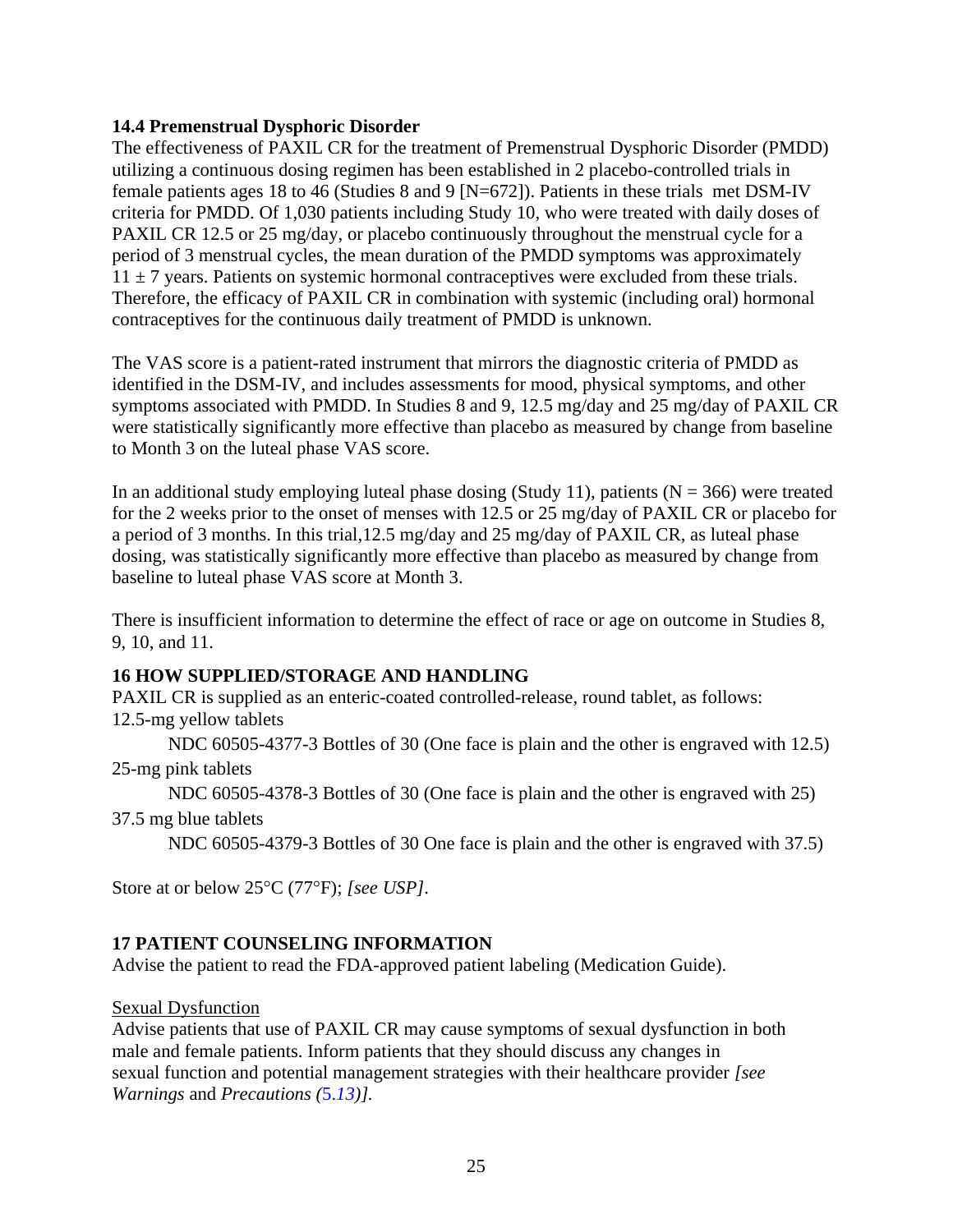## Suicidal Thoughts and Behaviors

Advise patients and caregivers to look for the emergence of suicidality, especially early during treatment and when the dosage is adjusted up or down, and instruct them to report such symptoms to the healthcare provider *[see Boxed Warning and Warnings and Precautions [\(5.1\)](#page-4-0)]*.

## Important Administration Instructions

Instruct patients to swallow PAXIL CR whole and to not chew or crush the tablets *[see Dosage and Administration [\(2.1\)](#page-2-1)]*.

## Serotonin Syndrome

Caution patients about the risk of serotonin syndrome, particularly with the concomitant use of PAXIL CR with other serotonergic drugs including triptans, tricyclic antidepressants, fentanyl, lithium, tramadol, tryptophan, buspirone, amphetamines, St. John's Wort, and with drugs that impair metabolism of serotonin (in particular, MAOIs, both those intended to treat psychiatric disorders and also others, such as linezolid). Instruct patients to contact their health care provider or report to the emergency room if they experience signs or symptoms of serotonin syndrome *[see Warnings* and *Precautions [\(5.2\)](#page-4-1), Drug Interactions [\(7.1\)](#page-13-3)]*.

## Concomitant Medications

Advise patients to inform their physician if they are taking, or plan to take, any prescription or over-the-counter drugs, since there is a potential for drug-drug interactions *[see Warning and Precautions [\(5.3\)](#page-5-0), Drug Interactions [\(7\)](#page-13-0)]*.

## Increased Risk of Bleeding

Inform patients about the concomitant use of PAXIL CR with aspirin, NSAIDs, other antiplatelet drugs, warfarin, or other anticoagulants because the combined use has been associated with an increased risk of bleeding. Advise patients to inform their health care providers if they are taking or planning to take any prescription or over-the counter medications that increase the risk of bleeding *[see Warnings and Precautions [\(5.5\)](#page-5-2)].*

## Activation of Mania/Hypomania

Advise patients and their caregivers to observe for signs of activation of mania/hypomania and instruct them to report such symptoms to the healthcare provider *[see Warnings and Precautions [\(5.6\)](#page-6-0)]*.

## Discontinuation Syndrome

Advise patients not to abruptly discontinue PAXIL CR and to discuss any tapering regimen with their healthcare provider. Inform patients that adverse reactions can occur when PAXIL CR is discontinued *[See Warnings and Precautions [\(5.7\)](#page-6-3)].*

## Allergic Reactions

Advise patients to notify their healthcare provider if they develop an allergic reaction such as rash, hives, swelling, or difficulty breathing *[see Adverse Reactions [\(6.1,](#page-8-0) [6.2\)](#page-13-1)]*.

## Embryo-Fetal Toxicity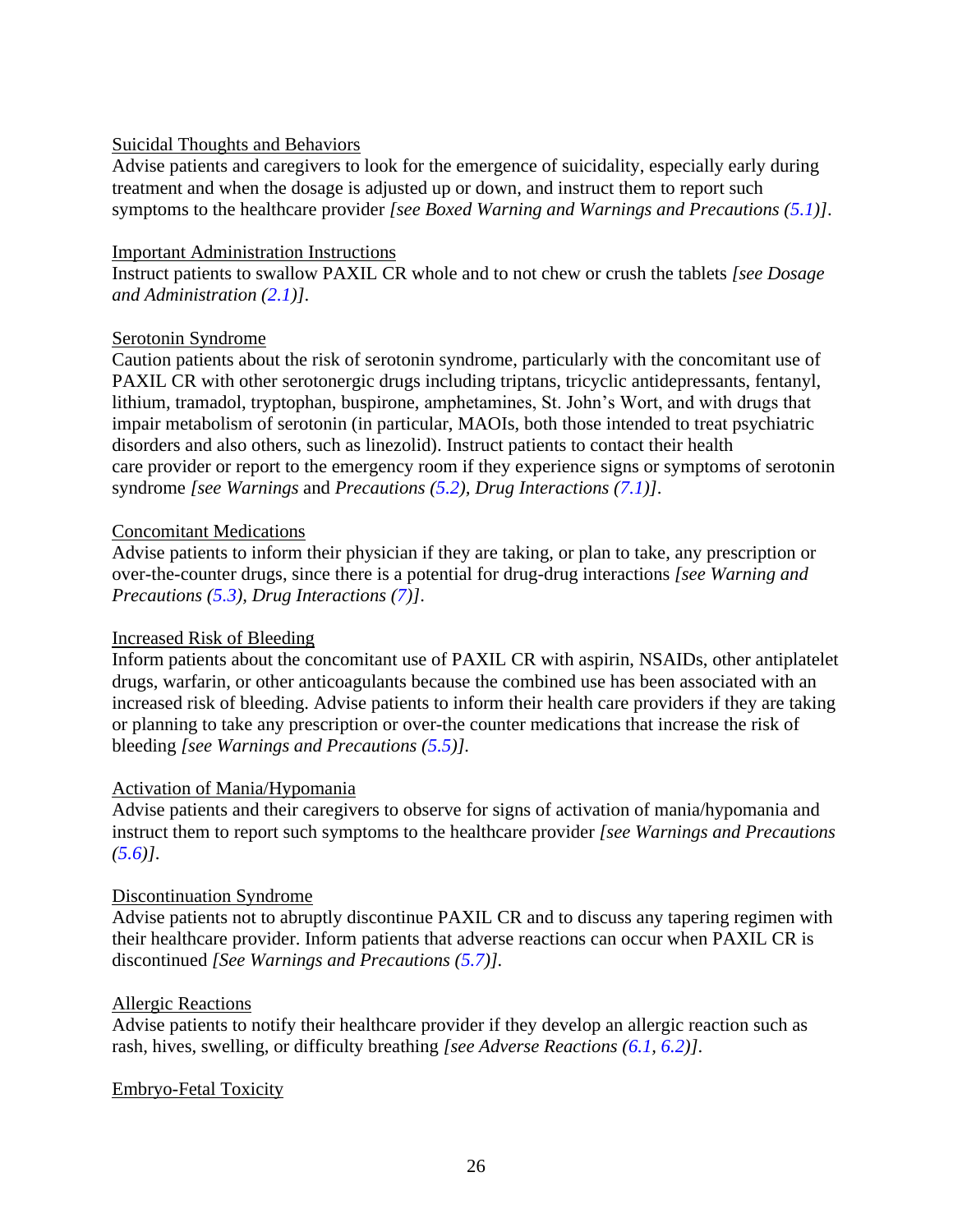Advise women of the potential risk to the fetus *[see Warnings and Precautions [\(5.4\)](#page-5-1), Use in Specific Populations [\(8.1\)](#page-15-0)].* Advise patients to notify their healthcare provider if they become pregnant or intend to become pregnant during therapy because of the risk to the fetus.

**Nursing** 

Advise women to notify their healthcare provider if they are breastfeeding an infant *[see Use in Specific Populations [\(8.3\)](#page-17-1)].*

Manufactured by: **Apotex Inc.** Toronto, Ontario M9L 1T9

Manufactured for: **Apotex Corp.** Weston, FL 33326

<span id="page-27-0"></span>September 2021 All registered trademarks in this document are the property of their respective owners.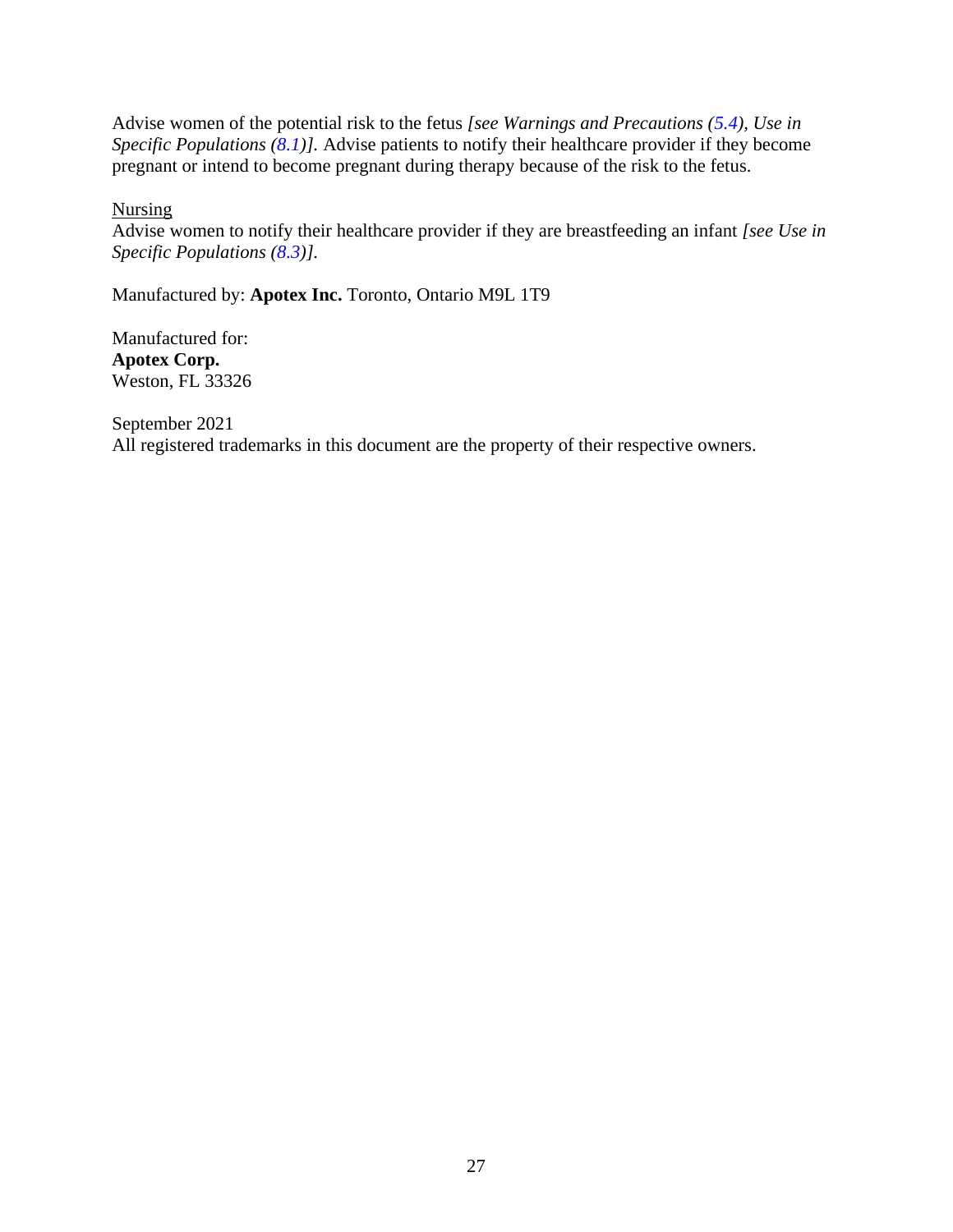#### **Medication Guide PAXIL CR (PAX-il) (paroxetine) extended-release tablets**

#### **What is the most important information I should know about PAXIL CR?**

#### **PAXIL CR can cause serious side effects, including:**

• **Increased risk of suicidal thoughts or actions.** Antidepressant medicines may increase suicidal thoughts and actions in some children and young adults within the first few months of treatment or when the dose is changed. PAXIL CR is not for use in people younger than 18 years of age.

#### **How can I watch for and try to prevent suicidal thoughts and actions?**

- $\circ$  Depression or other serious mental illnesses are the most important causes of suicidal thoughts and actions.
- o Pay close attention to any changes, especially sudden changes in mood, behavior, thoughts or feelings or if you develop suicidal thoughts or actions. This is very important when an antidepressant medicine is started or when the dose is changed.
- $\circ$  Call your healthcare provider right away to report new or sudden changes in mood, behavior, thoughts or feelings or if you develop suicidal thoughts or actions.
- o Keep all follow-up visits with your healthcare provider as scheduled. Call your healthcare provider between visits as needed, especially if you have concerns about symptoms.

#### **Call your healthcare provider or get emergency medical help right away if you have any of the following symptoms, especially if they are new, worse, or worry you:**

 $\circ$  attempts to commit suicide  $\circ$  acting on dangerous impulses  $\circ$  acting aggressive or violent on the thoughts about suicide or dying  $\circ$  new or worse depression  $\circ$  new or worse anxiety or panic attacks  $\circ$  feeling agitated, restless, angry, or irritable  $\circ$  trouble sleeping o an increase in activity and talking more than what is normal for you o other unusual changes in behavior or mood

#### **What is PAXIL CR?**

PAXIL CR is a prescription medicine used in adults to treat:

- A certain type of depression called Major Depressive Disorder (MDD)
- Panic Disorder
- Social Anxiety Disorder (SAD)
- Premenstrual Dysphoric Disorder (PMDD)

#### **Do not take PAXIL CR if you:**

- take a monoamine oxidase inhibitor (MAOI)
- have stopped taking an MAOI in the last 14 days
- are being treated with the antibiotic linezolid or intravenous methylene blue
- are taking thioridazine
- are taking pimozide
- are allergic to paroxetine or any of the ingredients in PAXIL CR. See the end of this Medication Guide for a complete list of ingredients in PAXIL CR.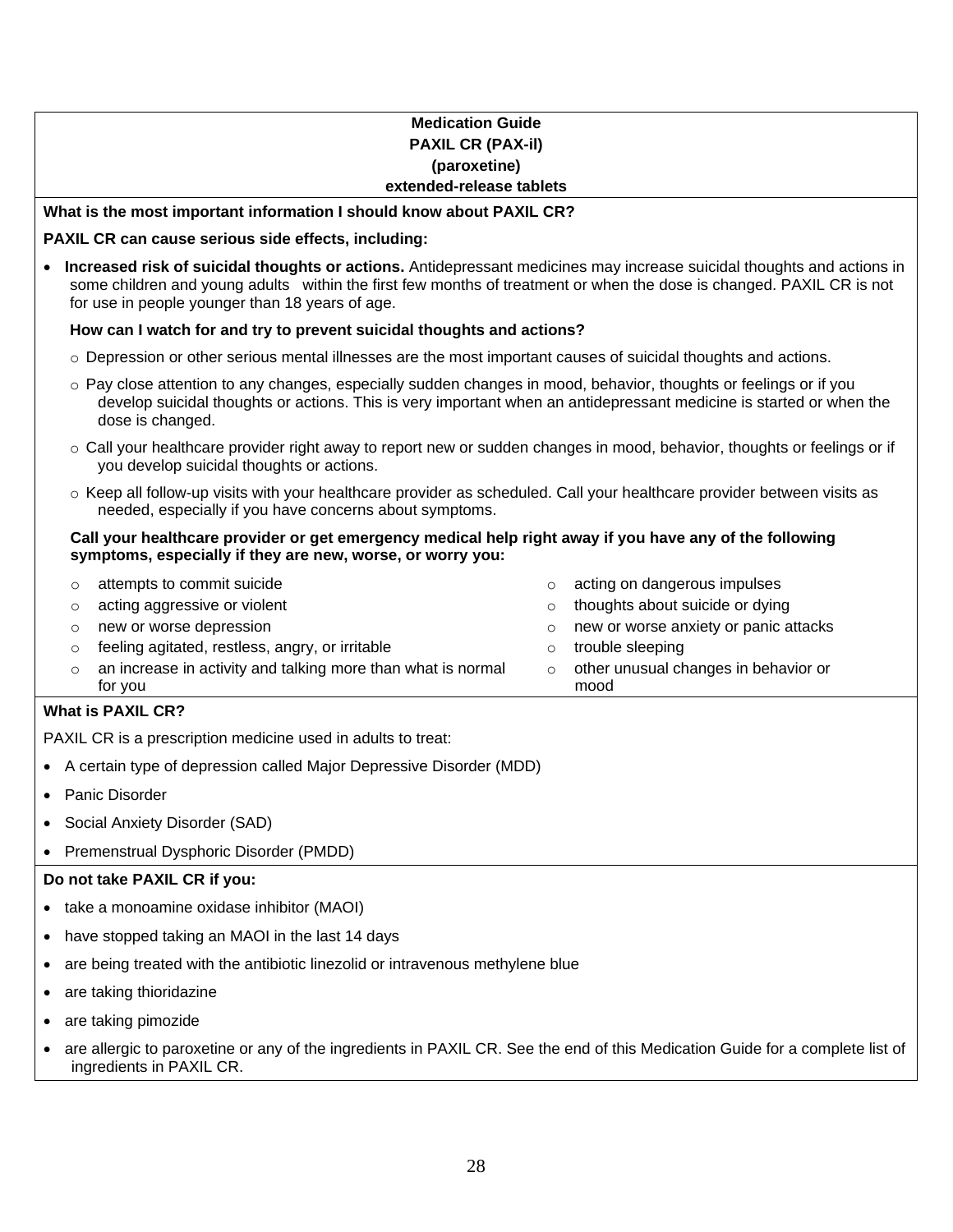Ask your healthcare provider or pharmacist if you are not sure if you take an MAOI or one of these medicines, including intravenous methylene blue.

#### **Do not start taking an MAOI for at least 14 days after you stop treatment with PAXIL CR.**

**Before taking PAXIL CR, tell your healthcare provider about all your medical conditions, including if you:**

- have heart problems
- have or had bleeding problems
- have, or have a family history of bipolar disorder, mania or hypomania
- have or had seizures or convulsions
- have glaucoma (high pressure in the eye)
- have low sodium levels in your blood
- have bone problems
- have kidney or liver problems
- are pregnant or plan to become pregnant. PAXIL CR may harm your unborn baby. Talk to your healthcare provider about the risks to your unborn baby if you take PAXIL CR during pregnancy. Tell your healthcare provider right away if you become pregnant or think you are pregnant during treatment with PAXIL CR.
- are breastfeeding or plan to breastfeed. PAXIL CR passes into your breast milk. Talk to your healthcare provider about the best way to feed your baby during treatment with PAXIL CR.

**Tell your healthcare provider about all the medicines you take**, including prescription and over-the-counter medicines, vitamins, and herbal supplements.

PAXIL CR and some other medicines may affect each other causing possible serious side effects. PAXIL CR may affect the way other medicines work and other medicines may affect the way PAXIL CR works.

#### **Especially tell your healthcare provider if you take:**

- medicines used to treat migraine headaches called triptans
- tricyclic antidepressants
- fentanyl
- lithium
- tramadol
- tryptophan
- buspirone
- amphetamines
- St. John's Wort
- medicines that can affect blood clotting such as aspirin, nonsteroidal anti-inflammatory drugs (NSAIDs), or warfarin
- diuretics
- tamoxifen

Ask your healthcare provider if you are not sure if you are taking any of these medicines. Your healthcare provider can tell you if it is safe to take PAXIL CR with your other medicines.

Do not start or stop any other medicines during treatment with PAXIL CR without talking to your healthcare provider first. Stopping PAXIL CR suddenly may cause you to have serious side effects. See, **"What are the possible side effects of PAXIL CR?"**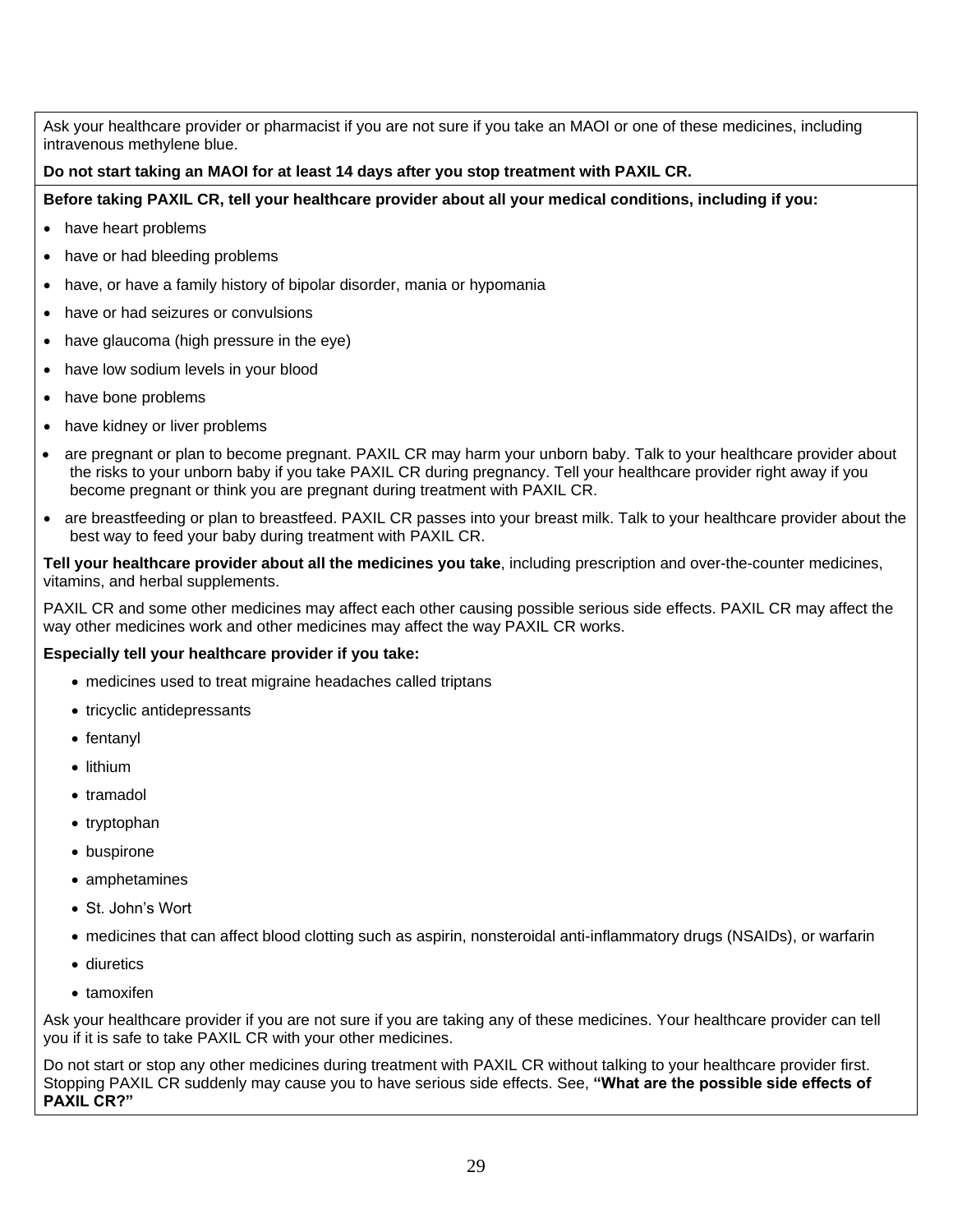Know the medicines you take. Keep a list of them to show to your healthcare provider and pharmacist when you get a new medicine.

#### **How should I take PAXIL CR?**

- Take PAXIL CR exactly as your healthcare provider tell you to. Your healthcare provider may need to change the dose of PAXIL CR until it is the right dose for you.
- Take PAXIL CR 1 time each day in the morning.
- PAXIL CR may be taken with or without food.
- Swallow PAXIL CR tablets whole. **Do not** chew or crush PAXIL CR tablets.
- If you take too much PAXIL CR, call your poison control center at 1-800-222-1222 or got to the nearest hospital emergency room right away.

#### **What are possible side effects of PAXIL CR?**

#### **PAXIL CR can cause serious side effects, including:**

- See, **"What is the most important information I should know about PAXIL CR?"**
- **Serotonin syndrome.** A potentially life-threatening problem called serotonin syndrome can happen when you take PAXIL CR with certain other medicines. See, "Who should not take PAXIL CR?" **Call your healthcare provider or go to the nearest hospital emergency room right away** if you have any of the following signs and symptoms of serotonin syndrome:
	- o agitation o sweating o sweating
		-
	- $\circ$  seeing or hearing things that are not real (hallucinations)  $\circ$  flushing
	- o confusion o high body temperature (hyperthermia)
	- $\circ$  coma  $\circ$  coma  $\circ$  shaking (tremors), stiff muscles, or muscle twitching
	- o fast heart beat o loss of coordination
	- o changes in blood pressure o seizures
	-
	- o dizziness o nausea, vomiting, diarrhea
- **Medicine interactions.** Taking PAXIL CR with certain other medicines including thioridazine and pimozide may increase the risk of developing a serious heart problem called QT prolongation.
- **Abnormal bleeding.** Taking PAXIL CR with aspirin, NSAIDs, or blood thinners may add to this risk. Tell your healthcare provider about any unusual bleeding or bruising.
- **Manic episodes.** Manic episodes may happen in people with bipolar disorder who take PAXIL CR. Symptoms may include:
	- o greatly increased energy o severe problems sleeping
	- o racing thoughts o reckless behavior
	-
	- $\circ$  unusually grand ideas  $\circ$  excessive happiness or irritability
	- o talking more or faster than usual

o dizziness o headache

- **Discontinuation syndrome.** Suddenly stopping PAXIL CR may cause you to have serious side effects. Your healthcare provider may want to decrease your dose slowly. Symptoms may include:
- o nausea o electric shock feeling (paresthesia) o tiredness o sweating o contract the observer of tremor of tremor of the observer of the option of problems sleeping  $\circ$  changes in your mood  $\circ$  anxiety  $\circ$  anxiety  $\circ$  o ringing in your ears (tinnitus) o irritability and agitation o confusion o seizures
- **Seizures (convulsions).**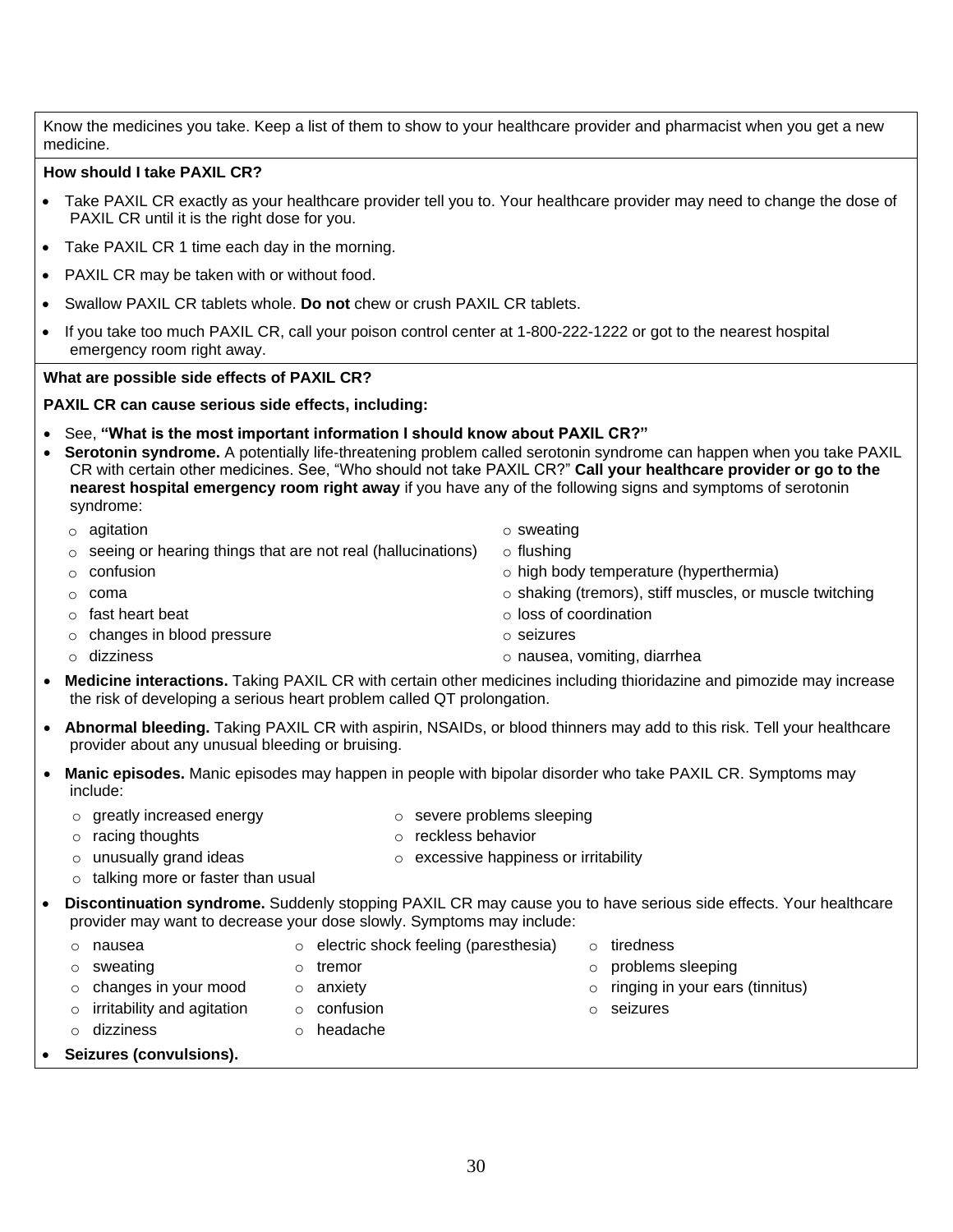**Eye problems (angle-closure glaucoma).** PAXIL CR may cause a type of eye problem called angle-closure

glaucoma in people with certain other eye conditions. You may want to undergo an eye examination to see if you are at risk and receive preventative treatment if you are.

• **Low sodium levels in your blood (hyponatremia).** Low sodium levels in your blood that may be serious and may cause death, can happen during treatment with PAXIL CR. Elderly people and people who take certain medicines may be at a greater risk for developing low sodium levels in your blood. Signs and symptoms may include:

o headache

- o difficulty concentrating
- o memory changes
- o confusion
- o weakness and unsteadiness on your feet which can lead to falls

#### **In more severe or more sudden cases, signs and symptoms include:**

- o seeing or hearing things that are not real (hallucinations)
- o fainting
- o seizures
- o coma
- o stopping breathing (respiratory arrest)
- **Bone fractures.**
- **Sexual problems (dysfunction).** Taking selective serotonin reuptake inhibitors (SSRIs), including PAXIL CR, may cause sexual problems.

Symptoms in males may include:

- o Delayed ejaculation or inability to have an ejaculation
- o Decreased sex drive
- o Problems getting or keeping an erection

Symptoms in females may include:

- o Decreased sex drive
- o Delayed orgasm or inability to have an orgasm

Talk to your healthcare provider if you develop any changes in your sexual function or if you have any questions or concerns about sexual problems during treatment with PAXIL CR. There may be treatments your healthcare provider can suggest.

#### **The most common side effects PAXIL CR include:**

• male and female sexual function problems • dry mouth

These are not all the possible side effects of PAXIL CR.

- blurred vision problems sleeping
- weakness (asthenia) nausea
	-

• dizziness

- decreased appetite sweating
	- diarrhea **•** tremor
- Call your doctor for medical advice about side effects. You may report side effects to FDA at 1-800-FDA-1088.
- 
- 
- constipation sleepiness
	-
	-
	-